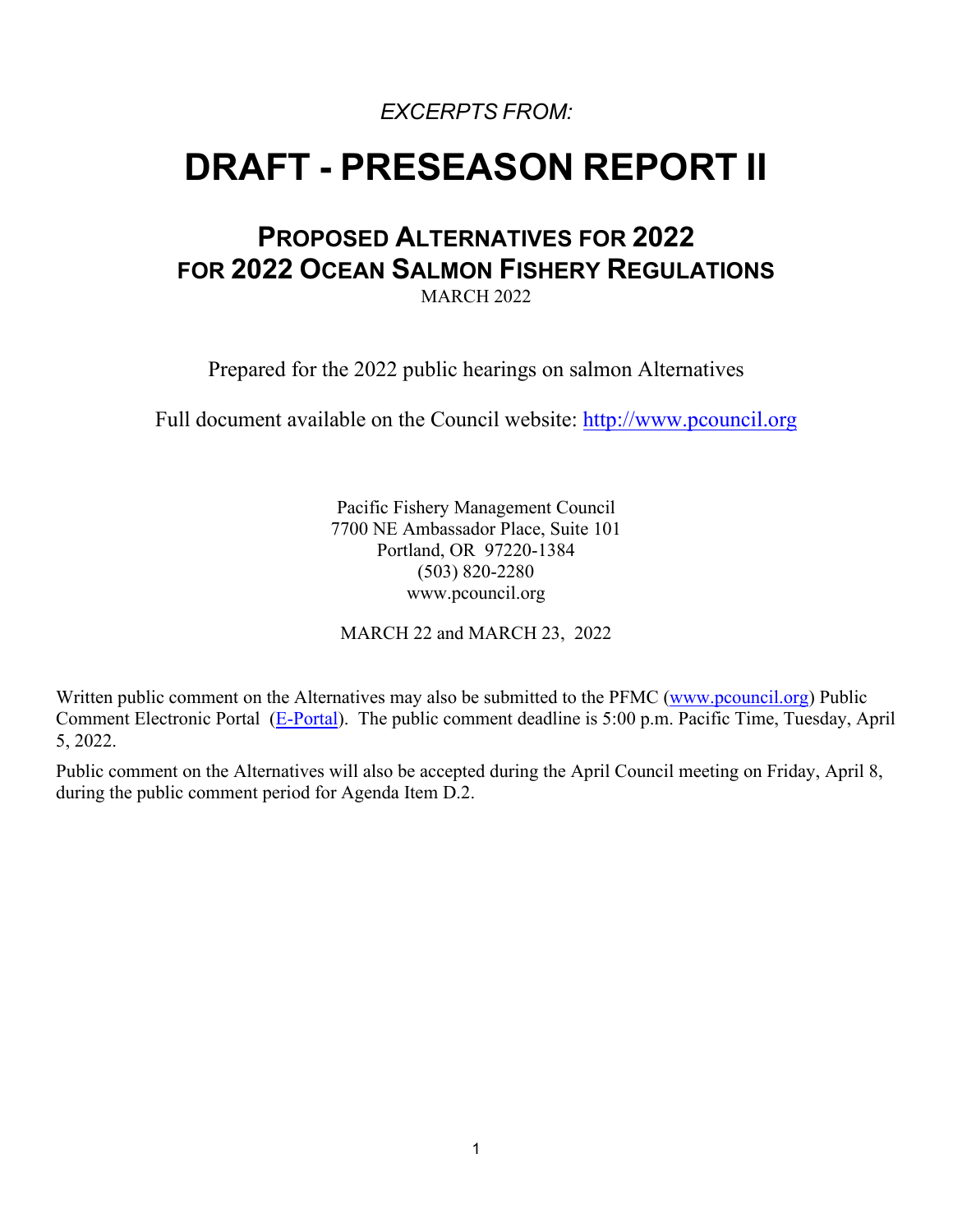| A. SEASON ALTERNATIVE DESCRIPTIONS                                                                                                                                                                                                                                                                                                                                                                                                                                                                                                                                          |                                                                                                                                                                                                                                                                   |                                                                                                                                                                                                                                                                 |  |
|-----------------------------------------------------------------------------------------------------------------------------------------------------------------------------------------------------------------------------------------------------------------------------------------------------------------------------------------------------------------------------------------------------------------------------------------------------------------------------------------------------------------------------------------------------------------------------|-------------------------------------------------------------------------------------------------------------------------------------------------------------------------------------------------------------------------------------------------------------------|-----------------------------------------------------------------------------------------------------------------------------------------------------------------------------------------------------------------------------------------------------------------|--|
| <b>ALTERNATIVE I</b>                                                                                                                                                                                                                                                                                                                                                                                                                                                                                                                                                        | ALTERNATIVE II                                                                                                                                                                                                                                                    | ALTERNATIVE III                                                                                                                                                                                                                                                 |  |
| <b>North of Cape Falcon</b>                                                                                                                                                                                                                                                                                                                                                                                                                                                                                                                                                 | <b>North of Cape Falcon</b>                                                                                                                                                                                                                                       | <b>North of Cape Falcon</b>                                                                                                                                                                                                                                     |  |
| <b>Supplemental Management Information</b>                                                                                                                                                                                                                                                                                                                                                                                                                                                                                                                                  | Supplemental Management Information                                                                                                                                                                                                                               | <b>Supplemental Management Information</b>                                                                                                                                                                                                                      |  |
| Model #: Coho-2214, Chinook 1322                                                                                                                                                                                                                                                                                                                                                                                                                                                                                                                                            | Model #: Coho-2215, Chinook 1422                                                                                                                                                                                                                                  | Model #: Coho-2216, Chinook 1522                                                                                                                                                                                                                                |  |
| 1. Overall non-Indian TAC: 65,000 Chinook and 210,000<br>coho marked with a healed adipose fin clip (marked).<br>2. Non-Indian commercial troll TAC: 32,500 Chinook and<br>33.600 marked coho.<br>3. Trade: May be considered at the April Council meeting.<br>4. Overall Chinook and/or coho TACs may need to be<br>reduced or fisheries adjusted to meet NMFS ESA<br>quidance, FMP requirements, upon conclusion of<br>negotiations in the North of Falcon forum, or upon<br>receipt of preseason catch and abundance<br>expectations for Canadian and Alaskan fisheries. | . Overall non-Indian TAC: 60,000 Chinook and<br>185,000 coho marked with a healed adipose fin clip<br>(marked).<br>2. Non-Indian commercial troll TAC: 30,000 Chinook<br>and 29,600 marked coho.<br>3. Trade: Same as Alternative 1.<br>4. Same as Alternative 1. | 1. Overall non-Indian TAC: 53,000 Chinook and 160,000<br>coho marked with a healed adipose fin clip (marked).<br>2. Non-Indian commercial troll TAC: 26,500 Chinook and<br>25,600 marked coho.<br>3. Trade: Same as Alternative 1.<br>4. Same as Alternative 1. |  |

TABLE 1. 2022 Commercial troll management Alternatives for non-Indian ocean salmon fisheries - Council adopted. (Page 1)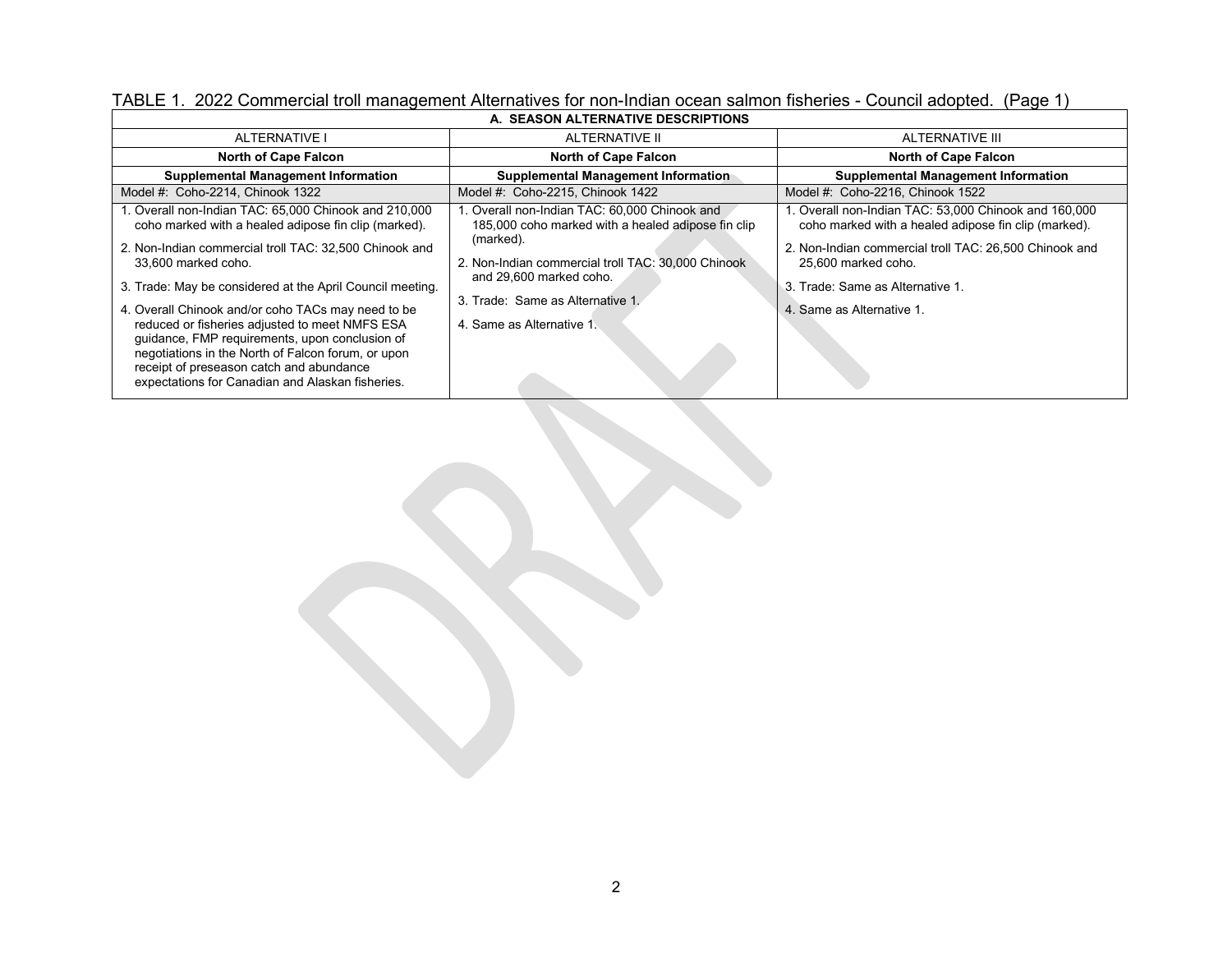| TABLE 1. 2022 Commercial troll management Alternatives for non-Indian ocean salmon fisheries – Council adopted.<br>(Page 2)                                                                                                                                                                                                                                                                                                                                                                                                        |                                                                                                                                                                                                                                                                                                                                                                         |                                                                                                                                                                                                                                                                                                                                                                  |  |
|------------------------------------------------------------------------------------------------------------------------------------------------------------------------------------------------------------------------------------------------------------------------------------------------------------------------------------------------------------------------------------------------------------------------------------------------------------------------------------------------------------------------------------|-------------------------------------------------------------------------------------------------------------------------------------------------------------------------------------------------------------------------------------------------------------------------------------------------------------------------------------------------------------------------|------------------------------------------------------------------------------------------------------------------------------------------------------------------------------------------------------------------------------------------------------------------------------------------------------------------------------------------------------------------|--|
| A. SEASON ALTERNATIVE DESCRIPTIONS                                                                                                                                                                                                                                                                                                                                                                                                                                                                                                 |                                                                                                                                                                                                                                                                                                                                                                         |                                                                                                                                                                                                                                                                                                                                                                  |  |
| <b>ALTERNATIVE I</b>                                                                                                                                                                                                                                                                                                                                                                                                                                                                                                               | <b>ALTERNATIVE II</b>                                                                                                                                                                                                                                                                                                                                                   | <b>ALTERNATIVE III</b>                                                                                                                                                                                                                                                                                                                                           |  |
| <b>North of Cape Falcon</b>                                                                                                                                                                                                                                                                                                                                                                                                                                                                                                        | <b>North of Cape Falcon</b>                                                                                                                                                                                                                                                                                                                                             | <b>North of Cape Falcon</b>                                                                                                                                                                                                                                                                                                                                      |  |
| <b>Supplemental Management Information</b>                                                                                                                                                                                                                                                                                                                                                                                                                                                                                         | <b>Supplemental Management Information</b>                                                                                                                                                                                                                                                                                                                              | <b>Supplemental Management Information</b>                                                                                                                                                                                                                                                                                                                       |  |
| Model #: Coho-2214, Chinook 1322                                                                                                                                                                                                                                                                                                                                                                                                                                                                                                   | Model #: Coho-2215, Chinook 1422                                                                                                                                                                                                                                                                                                                                        | Model #: Coho-2216, Chinook 1522                                                                                                                                                                                                                                                                                                                                 |  |
| U.S./Canada Border to Cape Falcon<br>• May 1-15. See 2021 management measures, which are<br>subject to inseason action and the 2022 season described<br>below.                                                                                                                                                                                                                                                                                                                                                                     | U.S./Canada Border to Cape Falcon<br>• May 1-15. See 2021 management measures, which are<br>subject to inseason action and the 2022 season described<br>below.                                                                                                                                                                                                          | U.S./Canada Border to Cape Falcon<br>• May 1-15. See 2021 management measures, which are<br>subject to inseason action and the 2022 season described<br>below.                                                                                                                                                                                                   |  |
| • May 16 through the earlier of June 29, or 21,500 Chinook.<br>No more than 7,210 of which may be caught in the area<br>between the U.S./Canada border and the Queets River,<br>and no more than 5,790 of which may be caught in the<br>area between Leadbetter Pt. and Cape Falcon (C.8).                                                                                                                                                                                                                                         | • May 16 through the earlier of June 29, or 20,000 Chinook.<br>No more than 6,710 of which may be caught in the area<br>between the U.S./Canada border and the Queets River,<br>and no more than 5,380 of which may be caught in the<br>area between Leadbetter Pt. and Cape Falcon (C.8).                                                                              | • May 16 through the earlier of June 29, or 13,250 Chinook.<br>No more than 4,450 of which may be caught in the area<br>between the U.S./Canada border and the Queets River,<br>and no more than 3,560 of which may be caught in the<br>area between Leadbetter Pt. and Cape Falcon (C.8).                                                                       |  |
| Open seven days per week (C.1).                                                                                                                                                                                                                                                                                                                                                                                                                                                                                                    | Same as Alternative 1                                                                                                                                                                                                                                                                                                                                                   | Open five days per week (Fri.-Tues.) (C.1).                                                                                                                                                                                                                                                                                                                      |  |
| In the area between the U.S./Canada border and the<br>Queets River the landing and possession limit is 100<br>Chinook per vessel per landing week (Thurs.-Wed.) (C.1,<br>$C.6$ ).<br>In the area between Leadbetter Pt. and Cape Falcon the<br>landing and possession limit is 100 Chinook per vessel per<br>landing week (Thurs.-Wed.) (C.1, C.6).<br>All salmon, except coho (C.4, C.7). Chinook minimum size<br>limit of 27 inches total length (B). See compliance<br>requirements (C.1) and gear restrictions and definitions | In the area between the U.S./Canada border and the<br>Queets River, the landing and possession limit is 60<br>Chinook per vessel per landing week (Thurs.-Wed.) (C.1,<br>$C.6$ ).<br>In the area between Leadbetter Pt. and Cape Falcon<br>landing and possession limit of 60 Chinook per vessel per<br>landing week (Thurs.-Wed.) (C.1, C.6).<br>Same as Alternative 1 | In the area between the U.S./Canada border and the<br>Queets River, the landing and possession limit is 50<br>Chinook per vessel per open period (Fri.-Tues.) (C.1, C.6).<br>In the area between Leadbetter Pt. and Cape Falcon the<br>landing and possession limit is 50 Chinook per vessel per<br>open period (Fri-Tues.) (C.1, C.6).<br>Same as Alternative 1 |  |
| $(C.2, C.3)$ .<br>When it is estimated that approximately 50% of the overall<br>Chinook quota or any Chinook subarea guideline has been<br>landed, inseason action may be considered to ensure the<br>quota and subarea guidelines are not exceeded.                                                                                                                                                                                                                                                                               | Same as Alternative 1                                                                                                                                                                                                                                                                                                                                                   | Same as Alternative 1                                                                                                                                                                                                                                                                                                                                            |  |
| In 2023, the season will open May 1 consistent with all<br>preseason regulations in place in this area and subareas<br>during May 16-June 30, 2022, including subarea salmon<br>guidelines and quotas and weekly vessel limits except as<br>described below for vessels fishing or in possession of<br>salmon north of Leadbetter Point. This opening could be<br>modified following Council review at its March and/or April<br>2023 meetings.                                                                                    | In 2023, same as Alternative 1                                                                                                                                                                                                                                                                                                                                          | In 2023, same as Alternative 1                                                                                                                                                                                                                                                                                                                                   |  |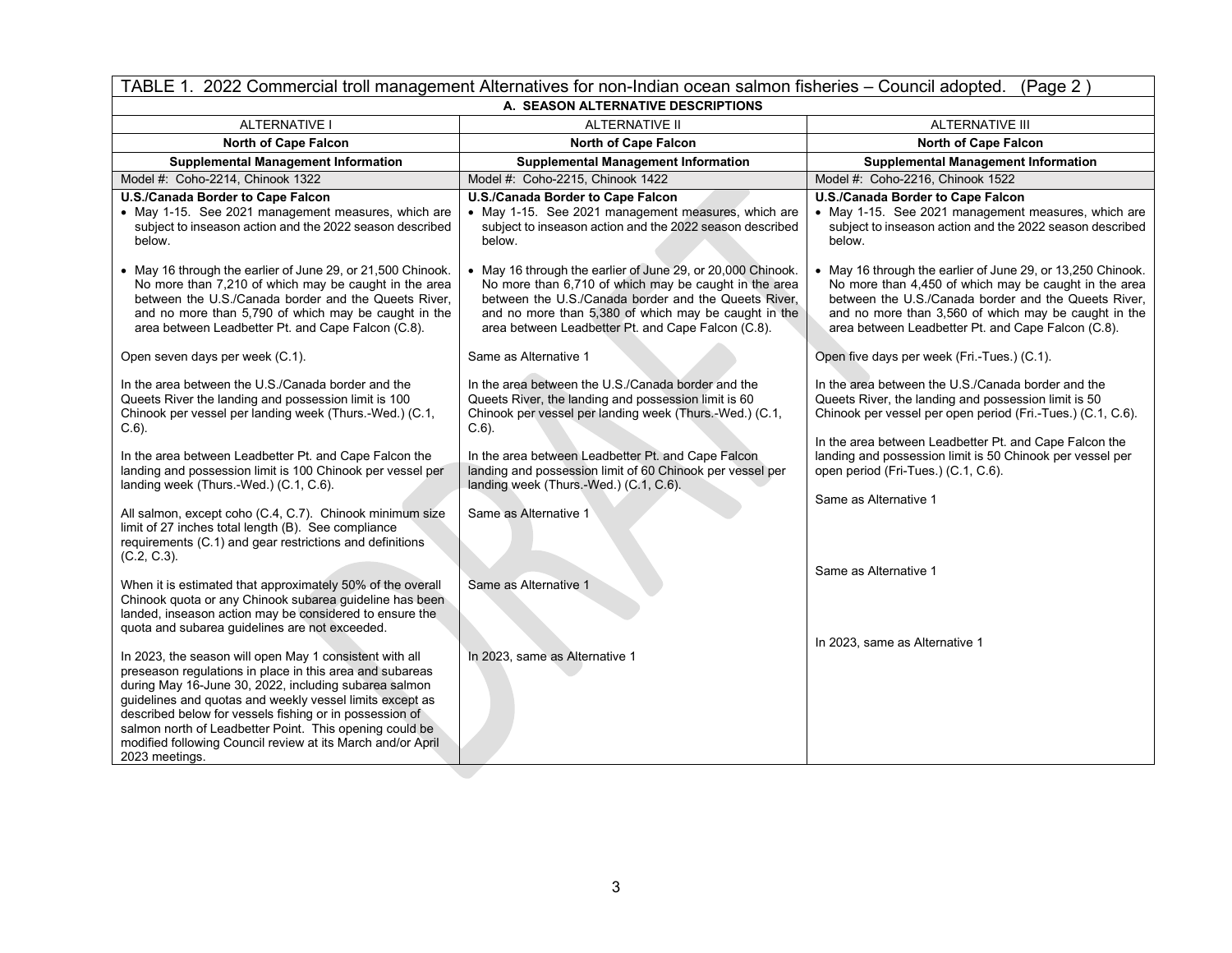| TABLE 1. 2022 Commercial troll management Alternatives for non-Indian ocean salmon fisheries – Council adopted. (Page 3)                                                                                                                                                                                                                                                                                            |                                                                                                                               |                                                                                                                                                                                                                                                                              |  |
|---------------------------------------------------------------------------------------------------------------------------------------------------------------------------------------------------------------------------------------------------------------------------------------------------------------------------------------------------------------------------------------------------------------------|-------------------------------------------------------------------------------------------------------------------------------|------------------------------------------------------------------------------------------------------------------------------------------------------------------------------------------------------------------------------------------------------------------------------|--|
|                                                                                                                                                                                                                                                                                                                                                                                                                     | A. SEASON ALTERNATIVE DESCRIPTIONS                                                                                            |                                                                                                                                                                                                                                                                              |  |
| <b>ALTERNATIVE I</b>                                                                                                                                                                                                                                                                                                                                                                                                | <b>ALTERNATIVE II</b>                                                                                                         | ALTERNATIVE III                                                                                                                                                                                                                                                              |  |
| U.S./Canada Border to Cape Falcon<br>• July 1 through the earlier of September 30, or 11,000<br>Chinook or 33,600 coho (C.8).                                                                                                                                                                                                                                                                                       | U.S./Canada Border to Cape Falcon<br>• July 1 through the earlier of September 30, or 10,000<br>Chinook or 29,600 coho (C.8). | U.S./Canada Border to Cape Falcon<br>• July 1 through the earlier of September 30, or 13,250<br>Chinook or 25,600 coho (C.8).                                                                                                                                                |  |
| Open seven days per week. All salmon. Chinook minimum<br>size limit of 27 inches total length. Coho minimum size limit<br>of 16 inches total length (B, C.1). All coho must be marked<br>with a healed adipose fin clip (C.8.d). No chum retention<br>north of Cape Alava, Washington in August and September<br>(C.4, C.7). See compliance requirements (C.1) and gear<br>restrictions and definitions (C.2, C.3). | Same as Alternative 1, except open five days per week<br>$(Fri - Tues.) (C.1).$                                               | Same as Alternative 1                                                                                                                                                                                                                                                        |  |
| Landing and possession limit of 150 marked coho per vessel<br>per landing week (Thurs.-Wed.) (C.1).                                                                                                                                                                                                                                                                                                                 | Landing and possession limit of 100 marked coho per<br>vessel per landing week (Thurs.-Wed.) (C.1).                           | Landing and possession limit of 50 marked coho per<br>vessel per open period (Fri.-Tues.) (C.1).                                                                                                                                                                             |  |
| When it is estimated that approximately 50% of the overall<br>Chinook quota or any Chinook subarea guideline has been<br>landed, inseason action may be considered to ensure the<br>quota and subarea guidelines are not exceeded.                                                                                                                                                                                  | Same as Alternative 1                                                                                                         | Same as Alternative 1<br>In 2022, vessels may not land any species of fish east of<br>Port Angeles.                                                                                                                                                                          |  |
| Vessels may not land fish east of the Sekiu River or east of<br>the Megler-Astoria bridge.                                                                                                                                                                                                                                                                                                                          | Same as Alternative 1                                                                                                         | For delivery to Washington ports east of the Sekiu River,<br>vessels must notify WDFW at 360-249-1215 prior to<br>crossing the Bonilla-Tatoosh line with area fished, total<br>Chinook, coho and halibut catch aboard, and destination<br>with approximate time of delivery. |  |
| .<br>$\cdots$                                                                                                                                                                                                                                                                                                                                                                                                       |                                                                                                                               | In 2023, vessels may not land any species of fish east of<br>the Sekiu River.                                                                                                                                                                                                |  |

#### **For all commercial troll fisheries north of Cape Falcon**:

Mandatory closed areas include: Salmon troll Yelloweye Rockfish Conservation Area, Cape Flattery and Columbia Control Zones, and beginning August 8, Grays Harbor Control Zone (C.5). Vessels must land and deliver their salmon within 24 hours of any closure of this fishery.

Vessels fishing or in possession of salmon north of Leadbetter Point must land and deliver all species of fish in a Washington port and must possess a Washington troll and/or salmon delivery license. For delivery to Washington ports south of Leadbetter Point, vessels must notify the Washington Department of Fish and Wildlife at 360-249-1215 prior to crossing the Leadbetter Point line with area fished, total Chinook, coho, and halibut catch aboard, and destination with approximate time of delivery. **During any single trip, only one side of the Leadbetter Point line may be fished** (C.11).

Vessels fishing or in possession of salmon while fishing south of Leadbetter Point must land and deliver all species of fish within the area and south of Leadbetter Point, except that Oregon permitted vessels may also land all species of fish in Garibaldi, Oregon. All Chinook caught N. of Cape Falcon and being delivered by boat to Garibaldi must meet the minimum legal length of 28" for Chinook for South of Cape Falcon seasons unless the season in waters off Garibaldi have been closed for Chinook retention for more than 48 hours (C.1.). Under state law, vessels must report their catch on a state fish receiving ticket. Oregon State regulations require all fishers landing salmon into Oregon from any fishery between Leadbetter Point, Washington and Cape Falcon, Oregon to notify ODFW within one hour of delivery or prior to transport away from the port of landing by either calling 541-857-2546 or sending notification via e-mail to nfalcon.trollreport@odfw.oregon.gov. Notification shall include vessel name and number, number of salmon by species, port of landing and location of delivery, and estimated time of delivery. Inseason actions may modify harvest guidelines in later fisheries to achieve or prevent exceeding the overall allowable troll harvest impacts (C.8).

Vessels in possession of salmon north of the Queets River may not cross the Queets River line without first notifying WDFW at 360-249-1215 with area fished, total Chinook, coho and halibut catch aboard, and destination. Vessels in possession of salmon south of the Queets River may not cross the Queets River line without first notifying WDFW at 360-249-1215 with area fished, total Chinook, coho and halibut catch aboard, and destination. (C.11).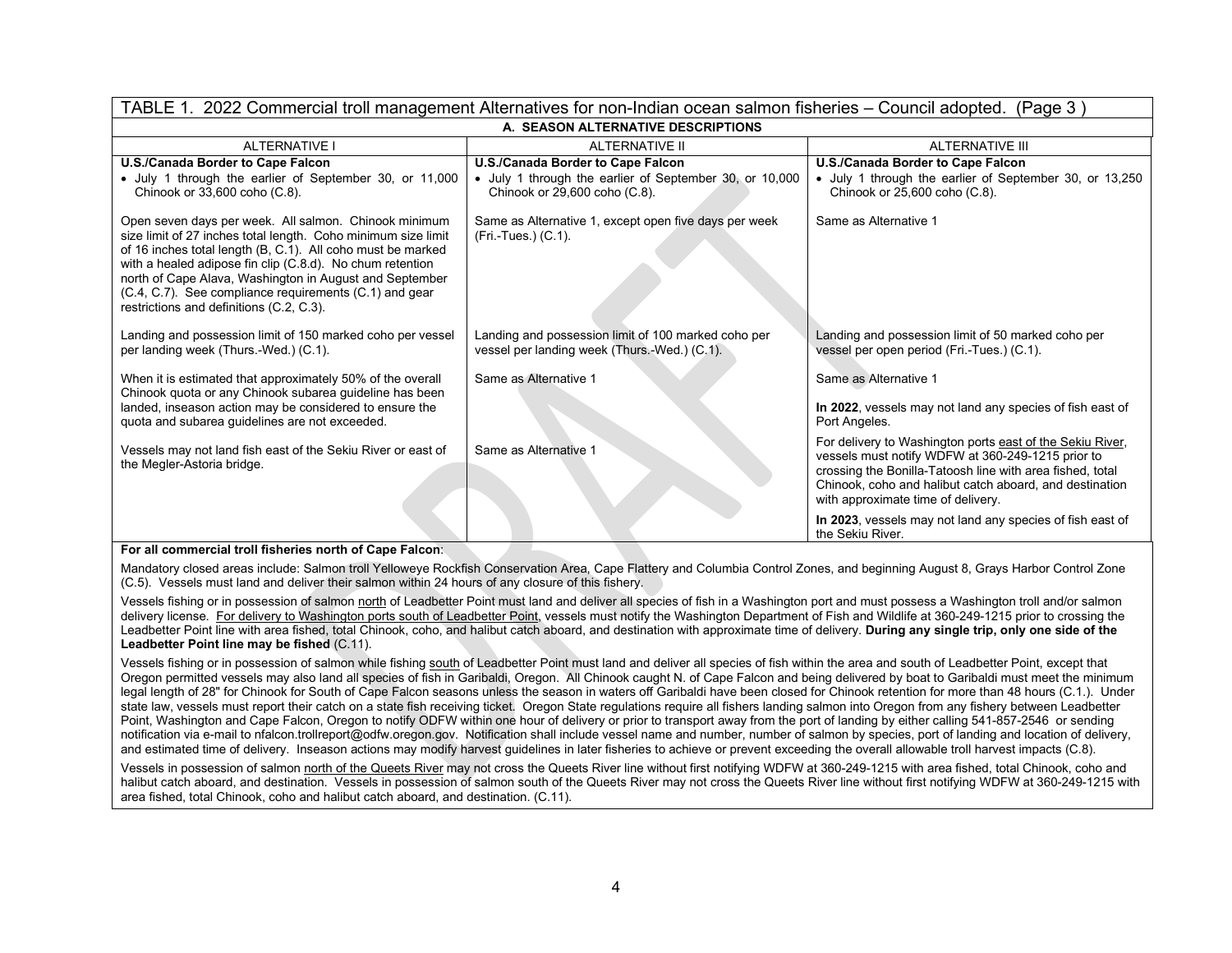| TABLE 1. 2022 Commercial troll management Alternatives for non-Indian ocean salmon fisheries – Council adopted.<br>(Page 4)                                                                                                              |                                                                                                                                                                                                                                          |                                                                                                                                                                                                                                          |  |  |
|------------------------------------------------------------------------------------------------------------------------------------------------------------------------------------------------------------------------------------------|------------------------------------------------------------------------------------------------------------------------------------------------------------------------------------------------------------------------------------------|------------------------------------------------------------------------------------------------------------------------------------------------------------------------------------------------------------------------------------------|--|--|
|                                                                                                                                                                                                                                          | A. SEASON ALTERNATIVE DESCRIPTIONS                                                                                                                                                                                                       |                                                                                                                                                                                                                                          |  |  |
| <b>ALTERNATIVE I</b>                                                                                                                                                                                                                     | ALTERNATIVE II                                                                                                                                                                                                                           | ALTERNATIVE III                                                                                                                                                                                                                          |  |  |
| <b>South of Cape Falcon</b>                                                                                                                                                                                                              | <b>South of Cape Falcon</b>                                                                                                                                                                                                              | <b>South of Cape Falcon</b>                                                                                                                                                                                                              |  |  |
| <b>Supplemental Management Information</b>                                                                                                                                                                                               | <b>Supplemental Management Information</b>                                                                                                                                                                                               | <b>Supplemental Management Information</b>                                                                                                                                                                                               |  |  |
| 1. Sacramento River fall Chinook spawning escapement<br>of 199,881 hatchery and natural area adults.                                                                                                                                     | 1. Sacramento River fall Chinook spawning escapement<br>of 199,662 hatchery and natural area adults.                                                                                                                                     | 1. Sacramento River fall Chinook spawning escapement<br>of 197,756 hatchery and natural area adults.                                                                                                                                     |  |  |
| 2. Sacramento Index exploitation rate of 49.6%.                                                                                                                                                                                          | 2. Sacramento Index exploitation rate of 49.6%.                                                                                                                                                                                          | 2. Sacramento Index exploitation rate of 50.1%.                                                                                                                                                                                          |  |  |
| 3. Klamath River recreational fishery allocation: 2,152<br>adult Klamath River fall Chinook.                                                                                                                                             | 3. Klamath River recreational fishery allocation: 2,125<br>adult Klamath River fall Chinook.                                                                                                                                             | 3. Klamath River recreational fishery allocation 2,546<br>adult Klamath River fall Chinook.                                                                                                                                              |  |  |
| 4. Klamath tribal allocation: 9,415 adult Klamath River fall<br>Chinook.                                                                                                                                                                 | 4. Klamath tribal allocation: 9,375 adult Klamath River<br>fall Chinook.                                                                                                                                                                 | 4. Klamath tribal allocation: 9,224 adult Klamath River fall<br>Chinook.                                                                                                                                                                 |  |  |
| 5. CA/OR share of Klamath River fall Chinook commercial<br>ocean harvest: 64.9% / 35.1%.                                                                                                                                                 | 5. CA/OR share of Klamath River fall Chinook<br>commercial ocean harvest: 63.6% / 36.4%.                                                                                                                                                 | 5. CA/OR share of Klamath River fall Chinook commercial<br>ocean harvest: 61.2% / 38.8%.                                                                                                                                                 |  |  |
| 6. Overall commercial troll coho TAC: NA.                                                                                                                                                                                                | 6. Overall commercial troll coho TAC: 10,000 coho<br>marked with a healed adipose fin clip (marked),                                                                                                                                     | 6. Overall commercial troll coho TAC: NA.                                                                                                                                                                                                |  |  |
| 7. Fisheries may need to be adjusted to meet NMFS ESA<br>consultation standards, FMP requirements, other<br>management objectives, or upon receipt of new<br>allocation recommendations from the California Fish<br>and Game Commission. | 7. Fisheries may need to be adjusted to meet NMFS<br>ESA consultation standards, FMP requirements,<br>other management objectives, or upon receipt of new<br>allocation recommendations from the California Fish<br>and Game Commission. | 7. Fisheries may need to be adjusted to meet NMFS ESA<br>consultation standards, FMP requirements, other<br>management objectives, or upon receipt of new<br>allocation recommendations from the California Fish<br>and Game Commission. |  |  |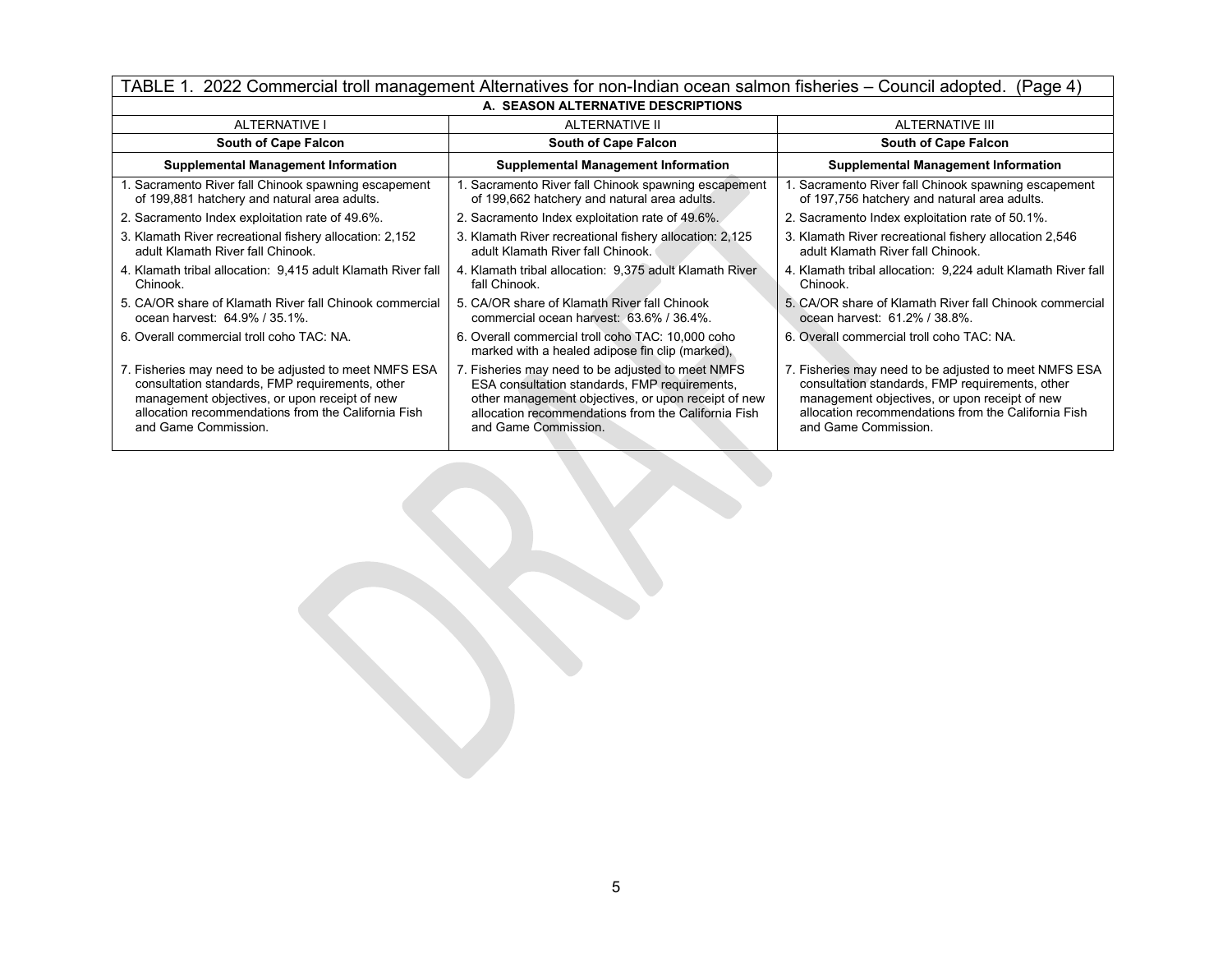| TABLE 1. 2022 Commercial troll management Alternatives for non-Indian ocean salmon fisheries - Council adopted. (Page 5)                                                                                                                                                                                                                                                                                                                                         |                                                                                                                                                                                                                                                                                                                                                                                                                                                                                                                                                                                                                                                                                                                                                                                                                                                                                                                                                                                                                                                                                   |                                                                                                                                                                                                                |  |
|------------------------------------------------------------------------------------------------------------------------------------------------------------------------------------------------------------------------------------------------------------------------------------------------------------------------------------------------------------------------------------------------------------------------------------------------------------------|-----------------------------------------------------------------------------------------------------------------------------------------------------------------------------------------------------------------------------------------------------------------------------------------------------------------------------------------------------------------------------------------------------------------------------------------------------------------------------------------------------------------------------------------------------------------------------------------------------------------------------------------------------------------------------------------------------------------------------------------------------------------------------------------------------------------------------------------------------------------------------------------------------------------------------------------------------------------------------------------------------------------------------------------------------------------------------------|----------------------------------------------------------------------------------------------------------------------------------------------------------------------------------------------------------------|--|
| A. SEASON ALTERNATIVE DESCRIPTIONS                                                                                                                                                                                                                                                                                                                                                                                                                               |                                                                                                                                                                                                                                                                                                                                                                                                                                                                                                                                                                                                                                                                                                                                                                                                                                                                                                                                                                                                                                                                                   |                                                                                                                                                                                                                |  |
| <b>ALTERNATIVE I</b>                                                                                                                                                                                                                                                                                                                                                                                                                                             | <b>ALTERNATIVE II</b>                                                                                                                                                                                                                                                                                                                                                                                                                                                                                                                                                                                                                                                                                                                                                                                                                                                                                                                                                                                                                                                             | ALTERNATIVE III                                                                                                                                                                                                |  |
| <b>Cape Falcon to Heceta Bank Line</b><br>• March 15-May 15;<br>• May 16-31;<br>• June 1-30;<br>$\bullet$ July 15-31;<br>$\bullet$ August 1-8;<br>• September 1-October 31 (C.9.a).<br>Open seven days per week. All salmon except coho.<br>(C.4, C.7). Chinook minimum size limit of 28 inches total<br>length (B, C.1). All vessels fishing in the area must land<br>their salmon in the State of Oregon. See gear restrictions<br>and definitions (C.2, C.3). | <b>Cape Falcon to Heceta Bank Line</b><br>$\bullet$ March 15-May 15;<br>• May 16-31;<br>• June 1-15; 21-27<br>$\bullet$ July 22-31;<br>• September 1-October 31 (C.9.a).<br>Same as Alternative 1                                                                                                                                                                                                                                                                                                                                                                                                                                                                                                                                                                                                                                                                                                                                                                                                                                                                                 | <b>Cape Falcon to Heceta Bank Line</b><br>• March 15-April 30;<br>• May 23-31;<br>• June 15-30;<br>• July 6-10, 19-30;<br>$\bullet$ August 2-11;<br>• September 1-October 31 (C.9.a).<br>Same as Alternative 1 |  |
| Beginning September 1, no more than 100 Chinook<br>allowed per vessel per landing week (Thurs.-Wed.).                                                                                                                                                                                                                                                                                                                                                            | Beginning September 1, no more than 75 Chinook<br>allowed per vessel per landing week (Thurs.-Wed.).<br>• July 22 through the earlier of July 31, or Cape Falcon<br>to Humbug Mt. quota of 10,000 marked coho.<br>All salmon, all retained coho must be marked with a<br>healed adipose fin clip (C.4, C.7). If the coho quota for<br>the combined area from Cape Falcon to Humbug Mt. of<br>10,000 marked coho is met, then the season continues<br>for all salmon except coho on the remaining open days.<br>Salmon trollers may take and retain or possess on<br>board a fishing vessel no more than 50 coho per vessel<br>per open period. All coho retained, possessed on a<br>vessel, and landed must not exceed a 1:1 ratio with<br>Chinook salmon that are retained and landed at the<br>same time.<br>Coho minimum size limit of 16 inches total length, and<br>Chinook minimum size limit of 28 inches total length (B,<br>C.1). All vessels fishing in the area must land their<br>salmon in the State of Oregon. See gear restrictions<br>and definitions (C.2, C.3). | Beginning September 1, no more than 75 Chinook<br>allowed per vessel per landing week (Thurs.-Wed.).                                                                                                           |  |
| In 2023, the season will open March 15 for all salmon<br>except coho. Chinook minimum size limit of 28 inches<br>total length. Gear restrictions same as in 2022. This<br>opening could be modified following Council review at its<br>March 2023 meeting.                                                                                                                                                                                                       | In 2023, Same as Alternative 1                                                                                                                                                                                                                                                                                                                                                                                                                                                                                                                                                                                                                                                                                                                                                                                                                                                                                                                                                                                                                                                    | In 2023, Same as Alternative 1                                                                                                                                                                                 |  |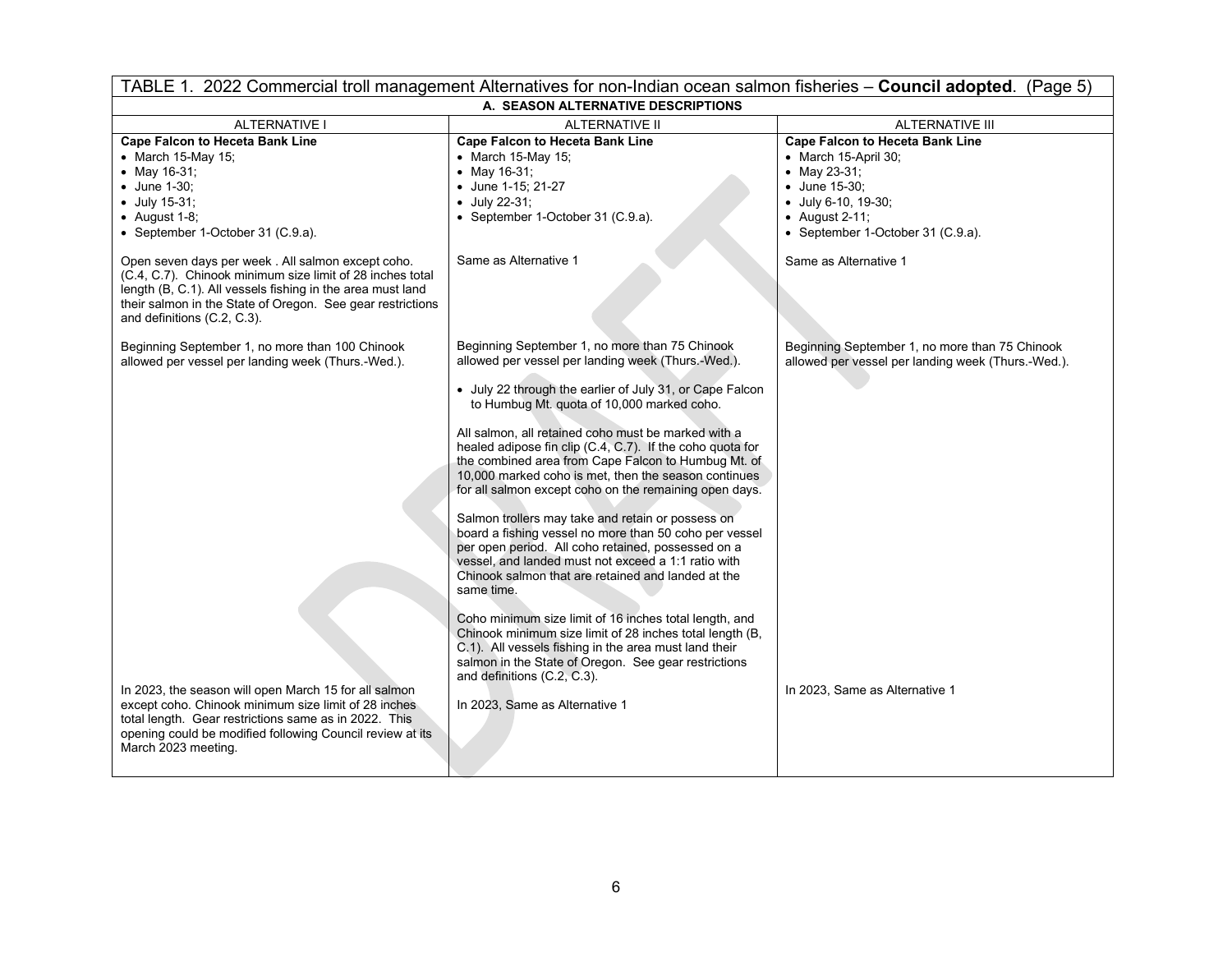| TABLE 1. 2022 Commercial troll management Alternatives for non-Indian ocean salmon fisheries - Council adopted. (Page 6)                                                                                                                                                  |                                                                                                                                                                                                                                                                                              |                                                                                                      |  |
|---------------------------------------------------------------------------------------------------------------------------------------------------------------------------------------------------------------------------------------------------------------------------|----------------------------------------------------------------------------------------------------------------------------------------------------------------------------------------------------------------------------------------------------------------------------------------------|------------------------------------------------------------------------------------------------------|--|
| A. SEASON ALTERNATIVE DESCRIPTIONS                                                                                                                                                                                                                                        |                                                                                                                                                                                                                                                                                              |                                                                                                      |  |
| <b>ALTERNATIVE I</b>                                                                                                                                                                                                                                                      | <b>ALTERNATIVE II</b>                                                                                                                                                                                                                                                                        | ALTERNATIVE III                                                                                      |  |
| Heceta Bank Line - Humbug Mt.                                                                                                                                                                                                                                             | Heceta Bank Line - Humbug Mt.                                                                                                                                                                                                                                                                | Heceta Bank Line - Humbug Mt.                                                                        |  |
| • May 1-15;                                                                                                                                                                                                                                                               | • May 1-15;                                                                                                                                                                                                                                                                                  | • May 1-14;                                                                                          |  |
| • May $16-31$ :                                                                                                                                                                                                                                                           | • May $16-31$ ;                                                                                                                                                                                                                                                                              | $\bullet$ August 2-11;                                                                               |  |
| $\bullet$ August 1-8;                                                                                                                                                                                                                                                     | • June 1-15; 21-27                                                                                                                                                                                                                                                                           | • September 1-October 31 (C.9.a).                                                                    |  |
| • September 1-October 31 (C.9.a).                                                                                                                                                                                                                                         | $\bullet$ July 22-31;                                                                                                                                                                                                                                                                        |                                                                                                      |  |
|                                                                                                                                                                                                                                                                           | • September 1-October 31 (C.9.a).                                                                                                                                                                                                                                                            |                                                                                                      |  |
| Open seven days per week. All salmon except coho.<br>(C.4, C.7). Chinook minimum size limit of 28 inches total<br>length (B, C.1). All vessels fishing in the area must land<br>their salmon in the State of Oregon. See gear restrictions<br>and definitions (C.2, C.3). | Same as Alternative 1                                                                                                                                                                                                                                                                        | Same as Alternative 1                                                                                |  |
| Beginning September 1, no more than 100 Chinook<br>allowed per vessel per landing week (Thurs.-Wed.).                                                                                                                                                                     | Beginning September 1, no more than 75 Chinook<br>allowed per vessel per landing week (Thurs.-Wed.).                                                                                                                                                                                         | Beginning September 1, no more than 75 Chinook<br>allowed per vessel per landing week (Thurs.-Wed.). |  |
|                                                                                                                                                                                                                                                                           | • July 22 through the earlier of July 31, or Cape Falcon<br>to Humbug Mt. quota of 10,000 marked coho.                                                                                                                                                                                       |                                                                                                      |  |
|                                                                                                                                                                                                                                                                           | All salmon, all retained coho must be marked with a<br>healed adipose fin clip (C.4, C.7). If the coho quota for<br>the combined area from Cape Falcon to Humbug Mt. of<br>10,000 marked coho is met, then the season continues<br>for all salmon except coho on the remaining open days.    |                                                                                                      |  |
|                                                                                                                                                                                                                                                                           | Salmon trollers may take and retain or possess on<br>board a fishing vessel no more than 50 coho per vessel<br>per open period. All coho retained, possessed on a<br>vessel, and landed must not exceed a 1:1 ratio with<br>Chinook salmon that are retained and landed at the<br>same time. |                                                                                                      |  |
|                                                                                                                                                                                                                                                                           | Coho minimum size limit of 16 inches total length, and<br>Chinook minimum size limit of 28 inches total length (B,<br>C.1). All vessels fishing in the area must land their<br>salmon in the State of Oregon. See gear restrictions<br>and definitions (C.2, C.3).                           |                                                                                                      |  |
| In 2023, the season will open March 15 for all salmon<br>except coho. Chinook minimum size limit of 28 inches<br>total length. Gear restrictions same as in 2022. This<br>opening could be modified following Council review at its<br>March 2023 meeting.                | In 2023, Same as Alternative 1                                                                                                                                                                                                                                                               | In 2023, Same as Alternative 1                                                                       |  |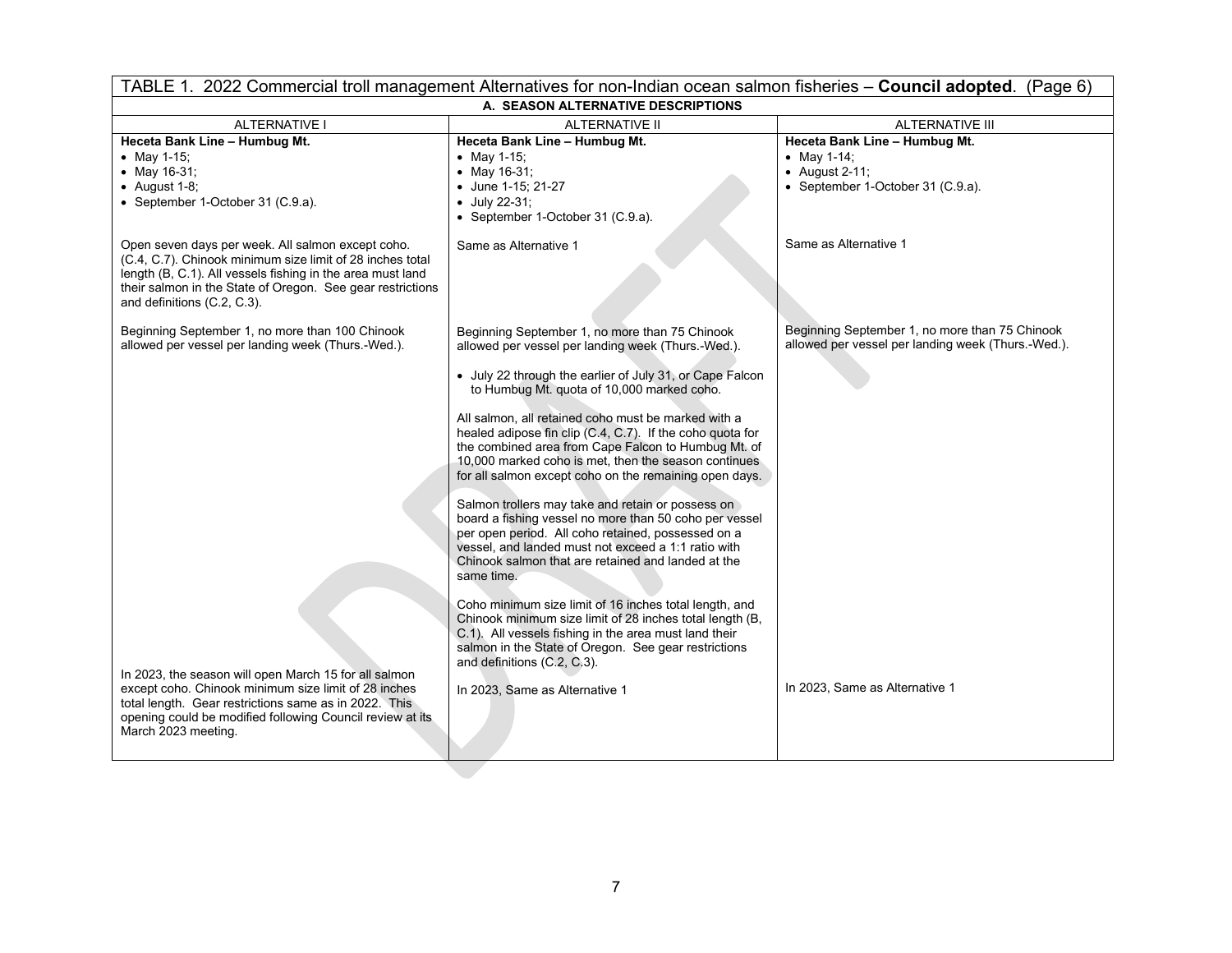| TABLE 1. 2022 Commercial troll management Alternatives for non-Indian ocean salmon fisheries – Council adopted. (Page 7)                                                                                                                                                                                                                                                                                  |                                                                                                                                                                                                                                 |                                                                                                                                                                                                 |
|-----------------------------------------------------------------------------------------------------------------------------------------------------------------------------------------------------------------------------------------------------------------------------------------------------------------------------------------------------------------------------------------------------------|---------------------------------------------------------------------------------------------------------------------------------------------------------------------------------------------------------------------------------|-------------------------------------------------------------------------------------------------------------------------------------------------------------------------------------------------|
| A. SEASON ALTERNATIVE DESCRIPTIONS                                                                                                                                                                                                                                                                                                                                                                        |                                                                                                                                                                                                                                 |                                                                                                                                                                                                 |
| ALTERNATIVE I                                                                                                                                                                                                                                                                                                                                                                                             | <b>ALTERNATIVE II</b>                                                                                                                                                                                                           | ALTERNATIVE III                                                                                                                                                                                 |
| Humbug Mt. to OR/CA Border (Oregon KMZ)<br>• March 15-April 30;<br>• June 1-30, or the earlier of 800 Chinook quota;<br>• July 1-31, or the earlier of 400 Chinook quota;<br>• August 1-28, or the earlier of 250 Chinook quota (C.9.a).                                                                                                                                                                  | Humbug Mt. to OR/CA Border (Oregon KMZ)<br>• March 15-April 30;<br>June 1-30, or the earlier of 550 Chinook quota;<br>• July 1-31, or the earlier of 200 Chinook quota (C.9.a).                                                 | Humbug Mt. to OR/CA Border (Oregon KMZ)<br>• March 15-May 14;<br>• May 23-31;<br>• June 1-30, or the earlier of 800 Chinook quota;<br>• July 1-31, or the earlier of 500 Chinook quota (C.9.a). |
| Open seven days per week (Thurs.-Wed.). All salmon<br>except coho (C.4, C.7). Chinook minimum size limit of 28<br>inches total length (B, C.1). See compliance requirements<br>(C.1) and gear restrictions and definitions (C.2, C.3). Prior<br>to June 1, all salmon caught in this area must be landed and<br>delivered in the State of Oregon.                                                         | Same as Alternative 1                                                                                                                                                                                                           | Same as Alternative 1                                                                                                                                                                           |
| June 1-August 28 weekly landing and possession limit of 50<br>Chinook per vessel per week (Thurs.-Wed.).                                                                                                                                                                                                                                                                                                  | June 1-July 31 weekly landing and possession limit of 20<br>Chinook per vessel per week (Thurs.-Wed.).                                                                                                                          | June 1-July 31 weekly landing and possession limit of 50<br>Chinook per vessel per week (Thurs.-Wed.).                                                                                          |
| Any remaining portion of Chinook quotas may be transferred<br>inseason on an impact neutral basis to the next open quota<br>period (C.8.b).                                                                                                                                                                                                                                                               | Same as Alternative 1                                                                                                                                                                                                           | Same as Alternative 1                                                                                                                                                                           |
| All vessels fishing in this area during June, July, and August<br>must land and deliver all salmon within this area or into Port<br>Orford within 24 hours of any closure of this fishery and prior<br>to fishing outside of this area.                                                                                                                                                                   | All vessels fishing in this area during June and July, must<br>land and deliver all salmon within this area or into Port<br>Orford within 24 hours of any closure of this fishery and<br>prior to fishing outside of this area. | Same as Alternative 1                                                                                                                                                                           |
| For all quota managed seasons, Oregon state regulations<br>require fishers to notify ODFW within one hour of landing<br>and prior to transport away from the port of landing by<br>calling 541-857-2538 or sending notification via e-mail to<br>kmzor.trollreport@odfw.oregon.gov, with vessel name and<br>number, number of salmon by species, location of delivery,<br>and estimated time of delivery. | Same as Alternative 1                                                                                                                                                                                                           | Same as Alternative 1                                                                                                                                                                           |
| In 2023, the season will open March 15 for all salmon<br>except coho. Chinook minimum size limit of 28 inches total<br>length. Gear restrictions same as in 2022. This opening<br>could be modified following Council review at its March 2023<br>meeting.                                                                                                                                                | In 2023, same as Alternative 1                                                                                                                                                                                                  | In 2023, same as Alternative 1                                                                                                                                                                  |
|                                                                                                                                                                                                                                                                                                                                                                                                           |                                                                                                                                                                                                                                 |                                                                                                                                                                                                 |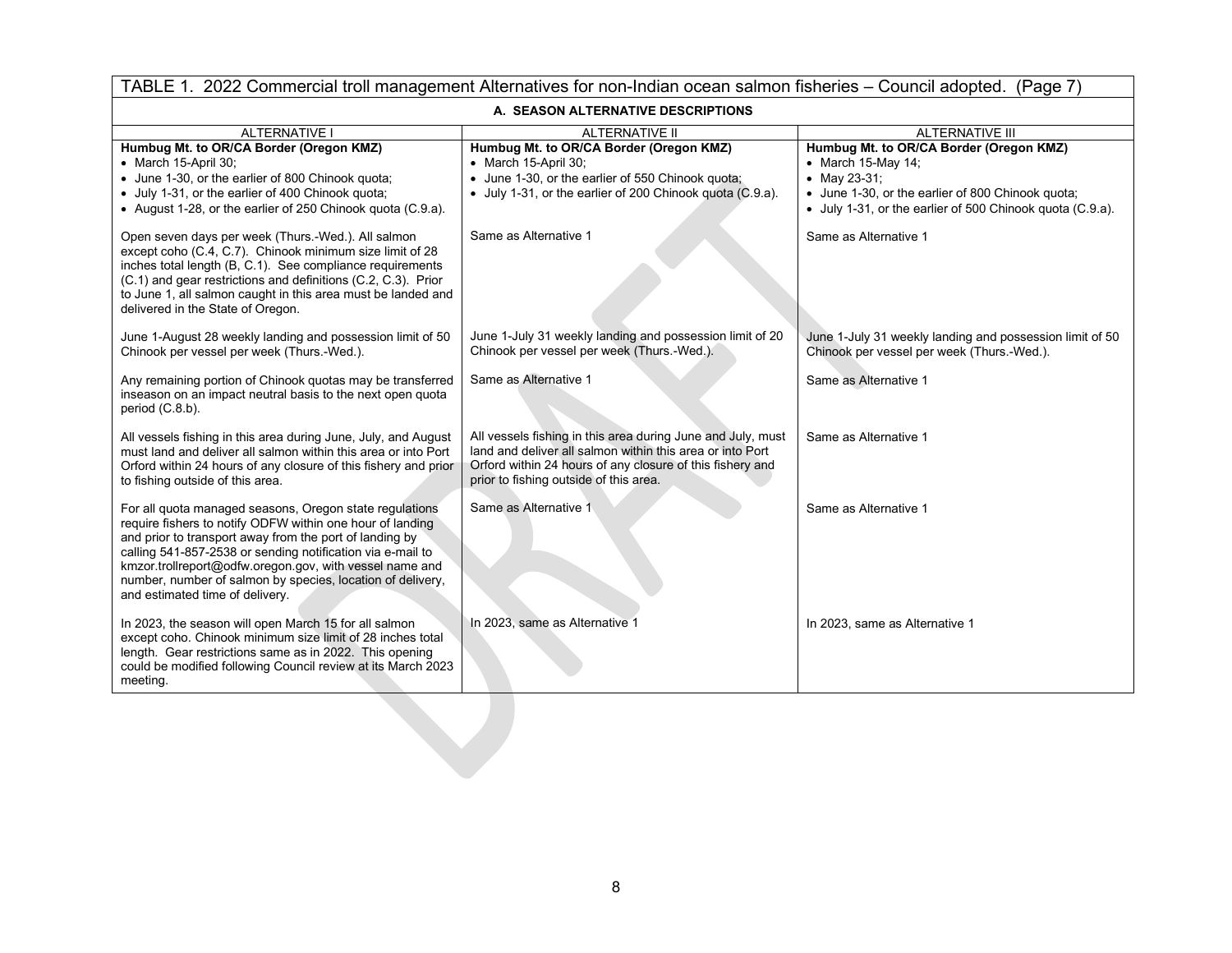| TABLE 1. 2022 Commercial troll management Alternatives for non-Indian ocean salmon fisheries - Council adopted. (Page 8)                                                                                                                                                                                                                                                                                                                                                                                                                                                                                                                                                                                                                                                                                                                                                                                                                                        |                                                                                                                                                                                                                                                                                                                                                                                  |                                                                   |  |
|-----------------------------------------------------------------------------------------------------------------------------------------------------------------------------------------------------------------------------------------------------------------------------------------------------------------------------------------------------------------------------------------------------------------------------------------------------------------------------------------------------------------------------------------------------------------------------------------------------------------------------------------------------------------------------------------------------------------------------------------------------------------------------------------------------------------------------------------------------------------------------------------------------------------------------------------------------------------|----------------------------------------------------------------------------------------------------------------------------------------------------------------------------------------------------------------------------------------------------------------------------------------------------------------------------------------------------------------------------------|-------------------------------------------------------------------|--|
| A. SEASON ALTERNATIVE DESCRIPTIONS                                                                                                                                                                                                                                                                                                                                                                                                                                                                                                                                                                                                                                                                                                                                                                                                                                                                                                                              |                                                                                                                                                                                                                                                                                                                                                                                  |                                                                   |  |
| <b>ALTERNATIVE I</b>                                                                                                                                                                                                                                                                                                                                                                                                                                                                                                                                                                                                                                                                                                                                                                                                                                                                                                                                            | <b>ALTERNATIVE II</b>                                                                                                                                                                                                                                                                                                                                                            | <b>ALTERNATIVE III</b>                                            |  |
| OR/CA Border to Humboldt South Jetty (California KMZ)<br>• Closed                                                                                                                                                                                                                                                                                                                                                                                                                                                                                                                                                                                                                                                                                                                                                                                                                                                                                               | OR/CA Border to Humboldt South Jetty (California KMZ)<br>• Closed                                                                                                                                                                                                                                                                                                                | OR/CA Border to Humboldt South Jetty (California KMZ)<br>• Closed |  |
| In 2023, the season will open May 1 through the earlier of<br>May 31, or a 3,000 Chinook quota. Chinook minimum size<br>limit of 27 inches total length. Landing and possession limit of<br>20 Chinook per vessel per day (C.8.f). Open five days per<br>week (Fri.-Tue.). All salmon except coho (C.4, C.7). Any<br>remaining portion of Chinook quotas may be transferred<br>inseason on an impact neutral basis to the next open quota<br>period (C.8.b). All fish caught in this area must be landed<br>within the area, within 24 hours of any closure of the fishery<br>(C.6), and prior to fishing outside the area (C.10). See<br>compliance requirements (C.1) and gear restrictions and<br>definitions (C.2, C.3). Klamath Control Zone closed (C.5.e).<br>See California State regulations for an additional closure<br>adjacent to the Smith River. This opening could be modified<br>following Council review at its March or April 2023 meetings. | In 2023, same as Alternative 1                                                                                                                                                                                                                                                                                                                                                   | In 2023, same as Alternative 1                                    |  |
| Humboldt South Jetty to Latitude 40°10' N.<br>• Closed.                                                                                                                                                                                                                                                                                                                                                                                                                                                                                                                                                                                                                                                                                                                                                                                                                                                                                                         | Humboldt South Jetty to Latitude 40°10' N.<br>• Closed.                                                                                                                                                                                                                                                                                                                          | Humboldt South Jetty to Latitude 40°10' N.<br>• Closed.           |  |
| Latitude 40°10' N. to Point Arena (Fort Bragg)<br>$\bullet$ July 1-10;<br>$\bullet$ August 1-10;<br>• September $1-30$ (C.9.b).                                                                                                                                                                                                                                                                                                                                                                                                                                                                                                                                                                                                                                                                                                                                                                                                                                 | Latitude 40°10' N. to Point Arena (Fort Bragg)<br>• August 1-10;<br>• September $1-30$ (C.9.b).                                                                                                                                                                                                                                                                                  | Latitude 40°10' N. to Point Arena (Fort Bragg)<br>• Closed        |  |
| Open seven days per week. All salmon except coho (C.4,<br>C.7). See compliance requirements (C.1) and gear<br>restrictions and definitions (C.2, C.3). Chinook minimum size<br>limit of 27 inches total length (B, C.1).                                                                                                                                                                                                                                                                                                                                                                                                                                                                                                                                                                                                                                                                                                                                        | Same as Alternative 1                                                                                                                                                                                                                                                                                                                                                            |                                                                   |  |
| All salmon must be landed in California and north of Point<br>Arena (C.6, C.11).                                                                                                                                                                                                                                                                                                                                                                                                                                                                                                                                                                                                                                                                                                                                                                                                                                                                                | Same as Alternative 1                                                                                                                                                                                                                                                                                                                                                            |                                                                   |  |
| In 2023, the season will open April 16 for all salmon except<br>coho (C.4, C.7). Chinook minimum size limit of 27 inches total<br>length (B, C.1). Gear restrictions same as in 2022 (C.2, C.3).<br>This opening could be modified following Council review at its<br>March 2023 meeting.                                                                                                                                                                                                                                                                                                                                                                                                                                                                                                                                                                                                                                                                       | In 2023, same as Alternative 1                                                                                                                                                                                                                                                                                                                                                   | In 2023, same as Alternative 1                                    |  |
| and provide the vessel name, number of fish on board, and estimated time of arrival (C.6).                                                                                                                                                                                                                                                                                                                                                                                                                                                                                                                                                                                                                                                                                                                                                                                                                                                                      | When the fishery is closed between the OR/CA border and Humbug Mountain and open to the south, vessels with fish on board caught in the open area off California may seek temporary<br>mooring in Brookings, Oregon prior to landing in California only if such vessels first notify the Chetco River Coast Guard Station via VHF channel 22A between the hours of 0500 and 2200 |                                                                   |  |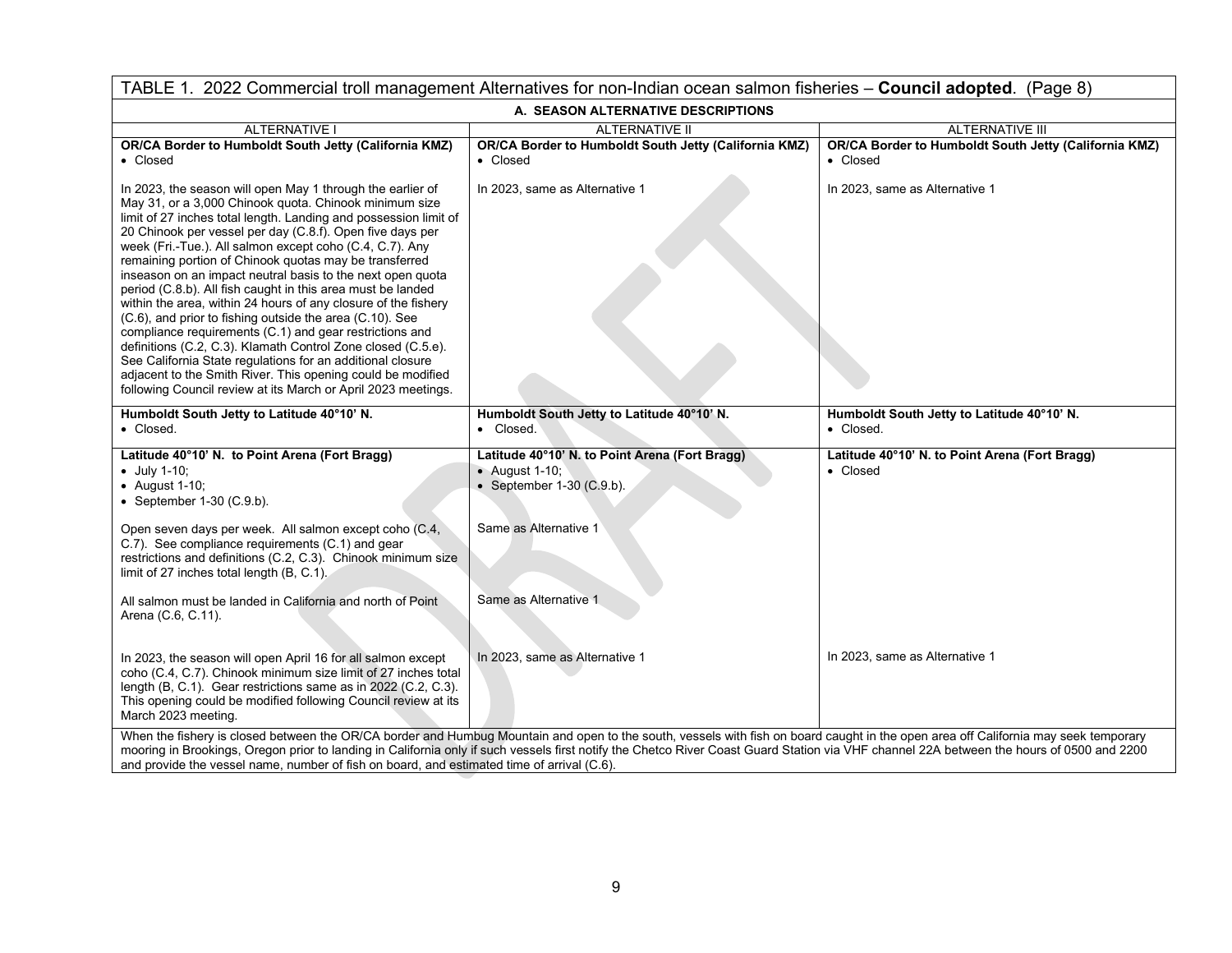| TABLE 1. 2022 Commercial troll management Alternatives for non-Indian ocean salmon fisheries - Council adopted. (Page 9)                                                                                                                                                                                                                                                                                                         |                                                                                                                |                                                                                                                                                                                                                                                                          |  |
|----------------------------------------------------------------------------------------------------------------------------------------------------------------------------------------------------------------------------------------------------------------------------------------------------------------------------------------------------------------------------------------------------------------------------------|----------------------------------------------------------------------------------------------------------------|--------------------------------------------------------------------------------------------------------------------------------------------------------------------------------------------------------------------------------------------------------------------------|--|
| A. SEASON ALTERNATIVE DESCRIPTIONS                                                                                                                                                                                                                                                                                                                                                                                               |                                                                                                                |                                                                                                                                                                                                                                                                          |  |
| <b>ALTERNATIVE I</b>                                                                                                                                                                                                                                                                                                                                                                                                             | <b>ALTERNATIVE II</b>                                                                                          | <b>ALTERNATIVE III</b>                                                                                                                                                                                                                                                   |  |
| Pt. Arena to Pigeon Pt. (San Francisco)                                                                                                                                                                                                                                                                                                                                                                                          | Pt. Arena to Pigeon Pt. (San Francisco)                                                                        | Pt. Arena to Pigeon Pt. (San Francisco)                                                                                                                                                                                                                                  |  |
| $\bullet$ July 1-10;                                                                                                                                                                                                                                                                                                                                                                                                             | $\bullet$ July 1-8;                                                                                            | $\bullet$ July 1-11;                                                                                                                                                                                                                                                     |  |
| $\bullet$ August 1-10;                                                                                                                                                                                                                                                                                                                                                                                                           | $\bullet$ August 1-12;                                                                                         | $\bullet$ August 1-12;                                                                                                                                                                                                                                                   |  |
| • September $1-30$ (C.9.b).                                                                                                                                                                                                                                                                                                                                                                                                      | • September $1-30$ (C.9.b).                                                                                    | • September $1-30$ (C.9.b).                                                                                                                                                                                                                                              |  |
| Open seven days per week. All salmon except coho (C.4,<br>C.7). Chinook minimum size limit of 27 inches total length<br>through August, then 26 inches thereafter (B, C.1). See<br>compliance requirements (C.1) and gear restrictions and<br>definitions (C.2, C.3).                                                                                                                                                            | Same as Alternative 1                                                                                          | Open seven days per week. All salmon except coho (C.4,<br>C.7). Chinook minimum size limit of 28 inches total length<br>through August, then 26 inches thereafter (B, C.1). See<br>compliance requirements (C.1) and gear restrictions and<br>definitions $(C.2, C.3)$ . |  |
| All salmon must be landed in California (C.6).<br>During September, all salmon must be landed south of<br>Point Arena (C.6, C.11).                                                                                                                                                                                                                                                                                               | Same as Alternative 1                                                                                          | Same as Alternative 1                                                                                                                                                                                                                                                    |  |
| In 2023, the season will open May 1 for all salmon except<br>coho (C.4, C.7). Chinook minimum size limit of 27 inches<br>total length (B, C.1). Gear restrictions same as in 2022<br>(C.2, C.3). This opening could be modified following<br>Council review at its March or April 2023 meeting.                                                                                                                                  | In 2023, Same as Alternative 1                                                                                 | In 2023. Same as Alternative 1                                                                                                                                                                                                                                           |  |
| Point Reyes to Point San Pedro (Fall Area Target)<br>Zone)<br>• October 3-7, 10-14.<br>Open five days per week (Mon.-Fri.). All salmon except<br>coho (C.4, C.7). Chinook minimum size limit of 26 inches<br>total length (B, C.1). All salmon caught in this area must<br>be landed between Point Arena and Pigeon Point (C.6,<br>C.11). See compliance requirements (C.1) and gear<br>restrictions and definitions (C.2, C.3). | Point Reyes to Point San Pedro (Fall Area Target)<br>Zone)<br>• Same as Alternative 1<br>Same as Alternative 1 | Point Reyes to Point San Pedro (Fall Area Target<br>Zone)<br>• Same as Alternative 1<br>Same as Alternative 1                                                                                                                                                            |  |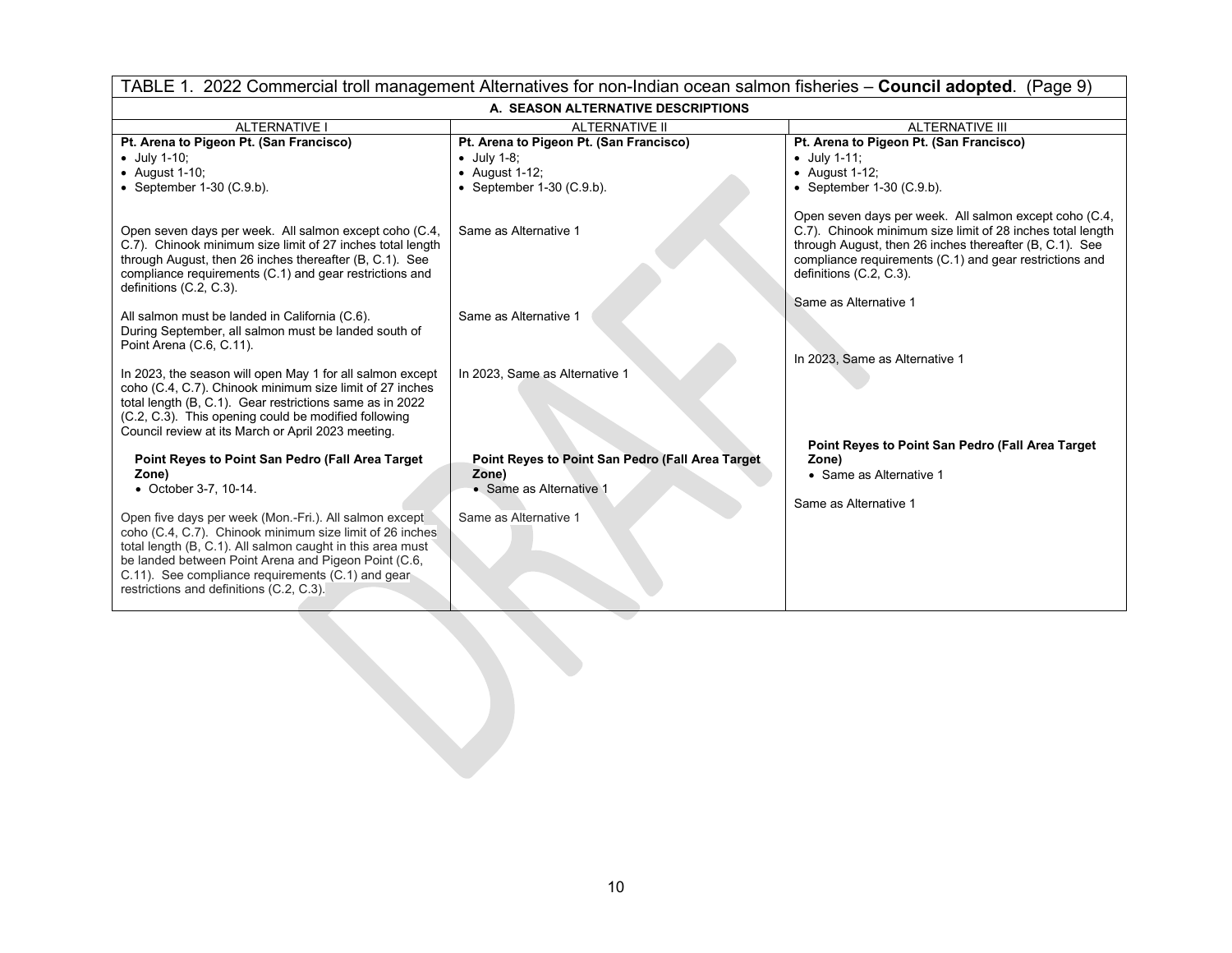| TABLE 1. 2022 Commercial troll management Alternatives for non-Indian ocean salmon fisheries - Council adopted. (Page 10)                                                                                                                                                                                                                                                           |                                               |                                                                                                                                                                                                                                                                            |
|-------------------------------------------------------------------------------------------------------------------------------------------------------------------------------------------------------------------------------------------------------------------------------------------------------------------------------------------------------------------------------------|-----------------------------------------------|----------------------------------------------------------------------------------------------------------------------------------------------------------------------------------------------------------------------------------------------------------------------------|
| A. SEASON ALTERNATIVE DESCRIPTIONS                                                                                                                                                                                                                                                                                                                                                  |                                               |                                                                                                                                                                                                                                                                            |
| <b>ALTERNATIVE I</b>                                                                                                                                                                                                                                                                                                                                                                | <b>ALTERNATIVE II</b>                         | ALTERNATIVE III                                                                                                                                                                                                                                                            |
| Pigeon Point to U.S./Mexico Border (Monterey)                                                                                                                                                                                                                                                                                                                                       | Pigeon Point to U.S./Mexico Border (Monterey) | Pigeon Point to U.S./Mexico Border (Monterey)                                                                                                                                                                                                                              |
| • May 1-15;                                                                                                                                                                                                                                                                                                                                                                         | • May 1-9;                                    | • May 1-12;                                                                                                                                                                                                                                                                |
| $\bullet$ June 1-12;                                                                                                                                                                                                                                                                                                                                                                | • May 23-31;                                  | • May 20-27;                                                                                                                                                                                                                                                               |
| $\bullet$ July 1-10;                                                                                                                                                                                                                                                                                                                                                                | • June 1-15;                                  | $\bullet$ June 1-15;                                                                                                                                                                                                                                                       |
| • August 1-10 $(C.9.b)$ .                                                                                                                                                                                                                                                                                                                                                           | • July 1-8 $(C.9.b)$ .                        | $\bullet$ July 1-11;                                                                                                                                                                                                                                                       |
|                                                                                                                                                                                                                                                                                                                                                                                     |                                               | • August 1-12; $(C.9.b)$ .                                                                                                                                                                                                                                                 |
| Open seven days per week. All salmon except coho (C.4,                                                                                                                                                                                                                                                                                                                              |                                               |                                                                                                                                                                                                                                                                            |
| C.7). Chinook minimum size limit of 27 inches total length<br>(B, C.1). See compliance requirements (C.1) and gear<br>restrictions and definitions (C.2, C.3). All salmon must be<br>landed in California (C.6).                                                                                                                                                                    | Same as Alternative 1                         | Open seven days per week. All salmon except coho (C.4,<br>C.7). Chinook minimum size limit of 28 inches total length<br>(B, C.1). See compliance requirements (C.1) and gear<br>restrictions and definitions (C.2, C.3). All salmon must be<br>landed in California (C.6). |
| In 2023, the season will open May 1 for all salmon except<br>coho (C.4, C.7). Chinook minimum size limit of 27 inches<br>total length (B, C.1). Gear restrictions same as in 2022<br>(C.2, C.3). This opening could be modified following<br>Council review at its March or April 2023 meeting.                                                                                     | In 2023, same as Alternative 1                | In 2023, same as Alternative 1                                                                                                                                                                                                                                             |
| California State regulations require all salmon be made available to a CDFW representative for sampling immediately at port of landing. Any person in possession of a salmon with a<br>missing adipose fin, upon request by an authorized agent or employee of the CDFW, shall immediately relinguish the head of the salmon to the State (California Fish and Game<br>Code §8226). |                                               |                                                                                                                                                                                                                                                                            |

Beginning May 16, 2022 through the end of the 2022 salmon troll fishery, and beginning April 1, 2023, until modified through inseason action or superseded by the 2023 management measures the Council adopted the following options for public review:

| Option I - May 16, 2022 until the end of the 2022 salmon troll season, and April 1-May 15, 2023, license holders may land<br>or possess no more than one Pacific halibut per two Chinook, except one Pacific halibut may be possessed or landed<br>without meeting the ratio requirement, and no more than 35 halibut may be possessed or landed per trip. Pacific halibut<br>retained must be no less than 32 inches in total length (with head on).   |
|---------------------------------------------------------------------------------------------------------------------------------------------------------------------------------------------------------------------------------------------------------------------------------------------------------------------------------------------------------------------------------------------------------------------------------------------------------|
| Option II - May 16, 2022 until the end of the 2022 salmon troll season, and April 1-May 15, 2023, license holders may land<br>or possess no more than one Pacific halibut per two Chinook, except one Pacific halibut may be possessed or landed<br>without meeting the ratio requirement, and no more than 30 halibut may be possessed or landed per trip. Pacific halibut<br>retained must be no less than 32 inches in total length (with head on).  |
| Option III - May 16, 2022 until the end of the 2022 salmon troll season, and April 1-May 15, 2023, license holders may land<br>or possess no more than one Pacific halibut per two Chinook, except one Pacific halibut may be possessed or landed<br>without meeting the ratio requirement, and no more than 25 halibut may be possessed or landed per trip. Pacific halibut<br>retained must be no less than 32 inches in total length (with head on). |

Incidental Pacific halibut catch regulations in the commercial salmon troll fishery adopted for 2022, prior to any 2022 inseason action, will be in effect when incidental Pacific halibut retention opens on April 1, 2023 unless otherwise modified by inseason action at the March 2023 Council meeting.

## **Partial text only – See Preseason-II Report for full details**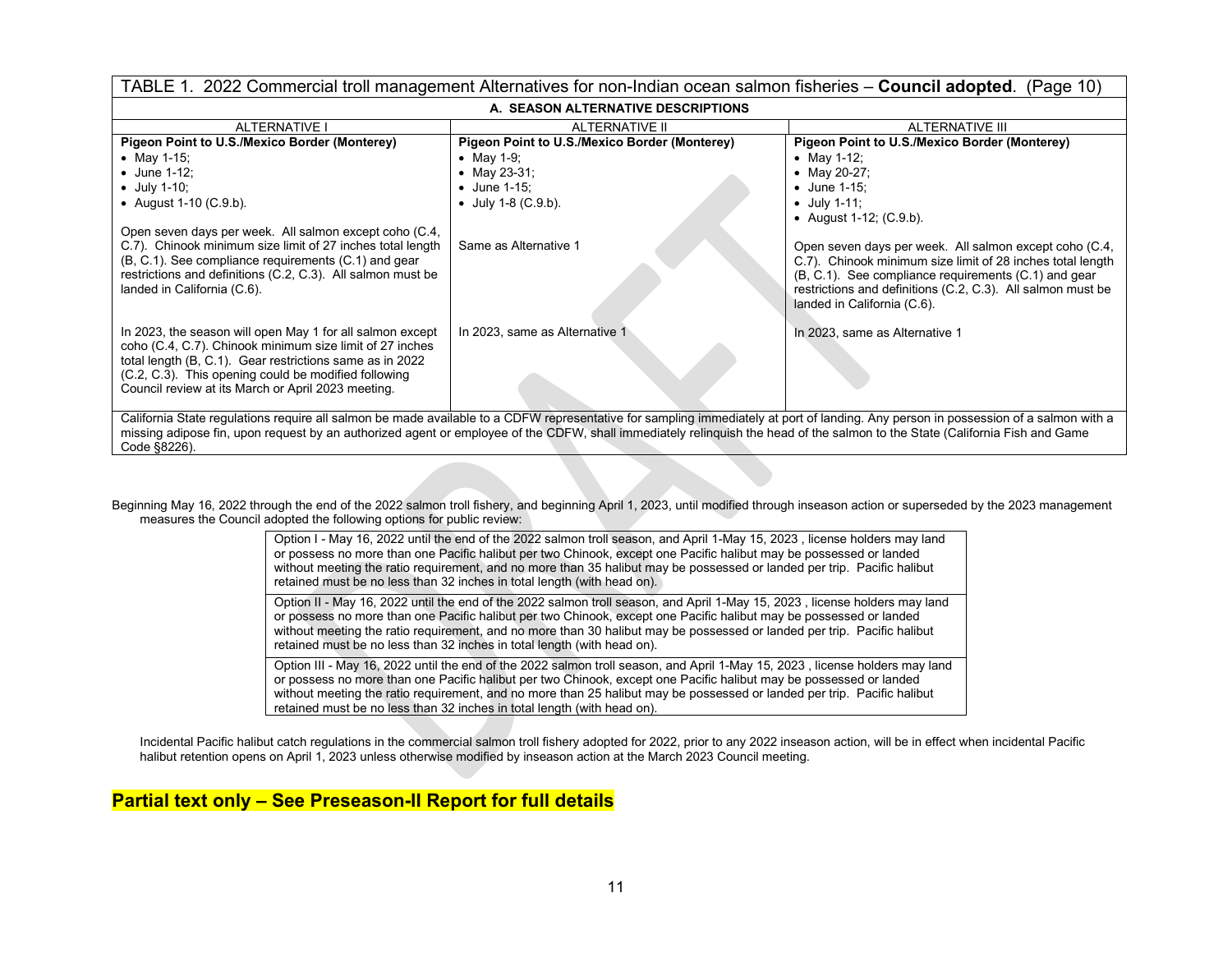| <b>ALTERNATIVE II</b><br><b>ALTERNATIVE I</b><br><b>ALTERNATIVE III</b><br><b>North of Cape Falcon</b><br><b>North of Cape Falcon</b><br><b>North of Cape Falcon</b><br><b>Supplemental Management Information</b><br><b>Supplemental Management Information</b><br><b>Supplemental Management Information</b><br>1. Overall non-Indian TAC: 65,000 Chinook and 210,000<br>1. Overall non-Indian TAC: 60,000 Chinook and 185,000<br>1. Overall non-Indian TAC: 53,000 Chinook and 160,000<br>coho marked with a healed adipose fin clip (marked).<br>coho marked with a healed adipose fin clip (marked).<br>coho marked with a healed adipose fin clip (marked).<br>2. Recreational TAC: 32,500 Chinook and 176,400 marked<br>2. Recreational TAC: 30,000 Chinook and 155,400 marked<br>coho; all retained coho must be marked.<br>coho; all retained coho must be marked.<br>coho; all retained coho must be marked.<br>3. Same as Alternative 1.<br>3. Same as Alternative 1.<br>3. Various daily limits and species combinations of one<br>and two salmon will be considered. Including one fish,<br>two fish only, one of which may be a Chinook, and two<br>fish only one of which may be a coho.<br>4. Trade:<br>4. Trade:<br>4. Trade:<br>5. Same as Alternative 1.<br>5. Same as Alternative 1.<br>5. No Area 4B add-on fishery.<br>6. Buoy 10 fishery opens August 1 with an expected<br>6. Buoy 10 fishery opens August 1 with an expected<br>6. Buoy 10 fishery opens August 1 with an expected<br>landed catch of 55,000 marked coho in August and<br>landed catch of 65,000 marked coho in August and<br>landed catch of 45,000 marked coho in August and<br>September.<br>September.<br>September.<br>7. Same as Alternative I.<br>7. Same as Alternative I.<br>7. Overall Chinook and/or coho TACs may need to be<br>reduced or fisheries adjusted to meet NMFS ESA<br>guidance, FMP requirements, upon conclusion of<br>negotiations in the North of Falcon forum, or upon<br>receipt of preseason catch and abundance expectations<br>for Canadian and Alaskan fisheries.<br>U.S./Canada Border to Cape Alava (Neah Bay)<br>U.S./Canada Border to Cape Alava (Neah Bay)<br>U.S./Canada Border to Cape Alava (Neah Bay)<br>• June 18 through earlier of September 30, or 18,350<br>• June 25 through earlier of September 30, or 16,160<br>• June 18 through earlier of September 18, or 13,980<br>marked coho subarea quota, with a subarea guideline<br>marked coho subarea quota, with a subarea guideline<br>marked coho subarea quota, with a subarea guideline<br>of 6,000 Chinook (C.5).<br>of 7,350 Chinook (C.5).<br>of 6,790 Chinook (C.5).<br>Open seven days per week. All salmon, except no chum<br>Same as Alternative 1<br>Same as Alternative 1<br>beginning August 1; two salmon per day. All coho must<br>be marked with a healed adipose fin clip (C.1).<br>Same as Alternative 1<br>Beginning August 1, Chinook non-retention east of the<br>Same as Alternative 1<br>Bonilla-Tatoosh line (C.4.a) during Council managed<br>ocean fishery. See gear restrictions and definitions (C.2,<br>C.3). Inseason management may be used to sustain<br>season length and keep harvest within the overall<br>Chinook and coho recreational TACs for north of Cape<br>Falcon (C.5). |  |  |
|----------------------------------------------------------------------------------------------------------------------------------------------------------------------------------------------------------------------------------------------------------------------------------------------------------------------------------------------------------------------------------------------------------------------------------------------------------------------------------------------------------------------------------------------------------------------------------------------------------------------------------------------------------------------------------------------------------------------------------------------------------------------------------------------------------------------------------------------------------------------------------------------------------------------------------------------------------------------------------------------------------------------------------------------------------------------------------------------------------------------------------------------------------------------------------------------------------------------------------------------------------------------------------------------------------------------------------------------------------------------------------------------------------------------------------------------------------------------------------------------------------------------------------------------------------------------------------------------------------------------------------------------------------------------------------------------------------------------------------------------------------------------------------------------------------------------------------------------------------------------------------------------------------------------------------------------------------------------------------------------------------------------------------------------------------------------------------------------------------------------------------------------------------------------------------------------------------------------------------------------------------------------------------------------------------------------------------------------------------------------------------------------------------------------------------------------------------------------------------------------------------------------------------------------------------------------------------------------------------------------------------------------------------------------------------------------------------------------------------------------------------------------------------------------------------------------------------------------------------------------------------------------------------------------------------------------------------------------------------------------------------------------------------------------------------------------------------------------------------------------------------------------------------------------------------------------------------------------------------------------------------------------------------------------------------------|--|--|
|                                                                                                                                                                                                                                                                                                                                                                                                                                                                                                                                                                                                                                                                                                                                                                                                                                                                                                                                                                                                                                                                                                                                                                                                                                                                                                                                                                                                                                                                                                                                                                                                                                                                                                                                                                                                                                                                                                                                                                                                                                                                                                                                                                                                                                                                                                                                                                                                                                                                                                                                                                                                                                                                                                                                                                                                                                                                                                                                                                                                                                                                                                                                                                                                                                                                                                                |  |  |
| 2. Recreational TAC: 26,500 Chinook and 134,400 marked                                                                                                                                                                                                                                                                                                                                                                                                                                                                                                                                                                                                                                                                                                                                                                                                                                                                                                                                                                                                                                                                                                                                                                                                                                                                                                                                                                                                                                                                                                                                                                                                                                                                                                                                                                                                                                                                                                                                                                                                                                                                                                                                                                                                                                                                                                                                                                                                                                                                                                                                                                                                                                                                                                                                                                                                                                                                                                                                                                                                                                                                                                                                                                                                                                                         |  |  |
|                                                                                                                                                                                                                                                                                                                                                                                                                                                                                                                                                                                                                                                                                                                                                                                                                                                                                                                                                                                                                                                                                                                                                                                                                                                                                                                                                                                                                                                                                                                                                                                                                                                                                                                                                                                                                                                                                                                                                                                                                                                                                                                                                                                                                                                                                                                                                                                                                                                                                                                                                                                                                                                                                                                                                                                                                                                                                                                                                                                                                                                                                                                                                                                                                                                                                                                |  |  |
|                                                                                                                                                                                                                                                                                                                                                                                                                                                                                                                                                                                                                                                                                                                                                                                                                                                                                                                                                                                                                                                                                                                                                                                                                                                                                                                                                                                                                                                                                                                                                                                                                                                                                                                                                                                                                                                                                                                                                                                                                                                                                                                                                                                                                                                                                                                                                                                                                                                                                                                                                                                                                                                                                                                                                                                                                                                                                                                                                                                                                                                                                                                                                                                                                                                                                                                |  |  |
|                                                                                                                                                                                                                                                                                                                                                                                                                                                                                                                                                                                                                                                                                                                                                                                                                                                                                                                                                                                                                                                                                                                                                                                                                                                                                                                                                                                                                                                                                                                                                                                                                                                                                                                                                                                                                                                                                                                                                                                                                                                                                                                                                                                                                                                                                                                                                                                                                                                                                                                                                                                                                                                                                                                                                                                                                                                                                                                                                                                                                                                                                                                                                                                                                                                                                                                |  |  |

## **TABLE 2. 2022 Recreational management Alternatives for non-Indian ocean salmon fisheries - Council adopted**. **(**Page 1 of 10)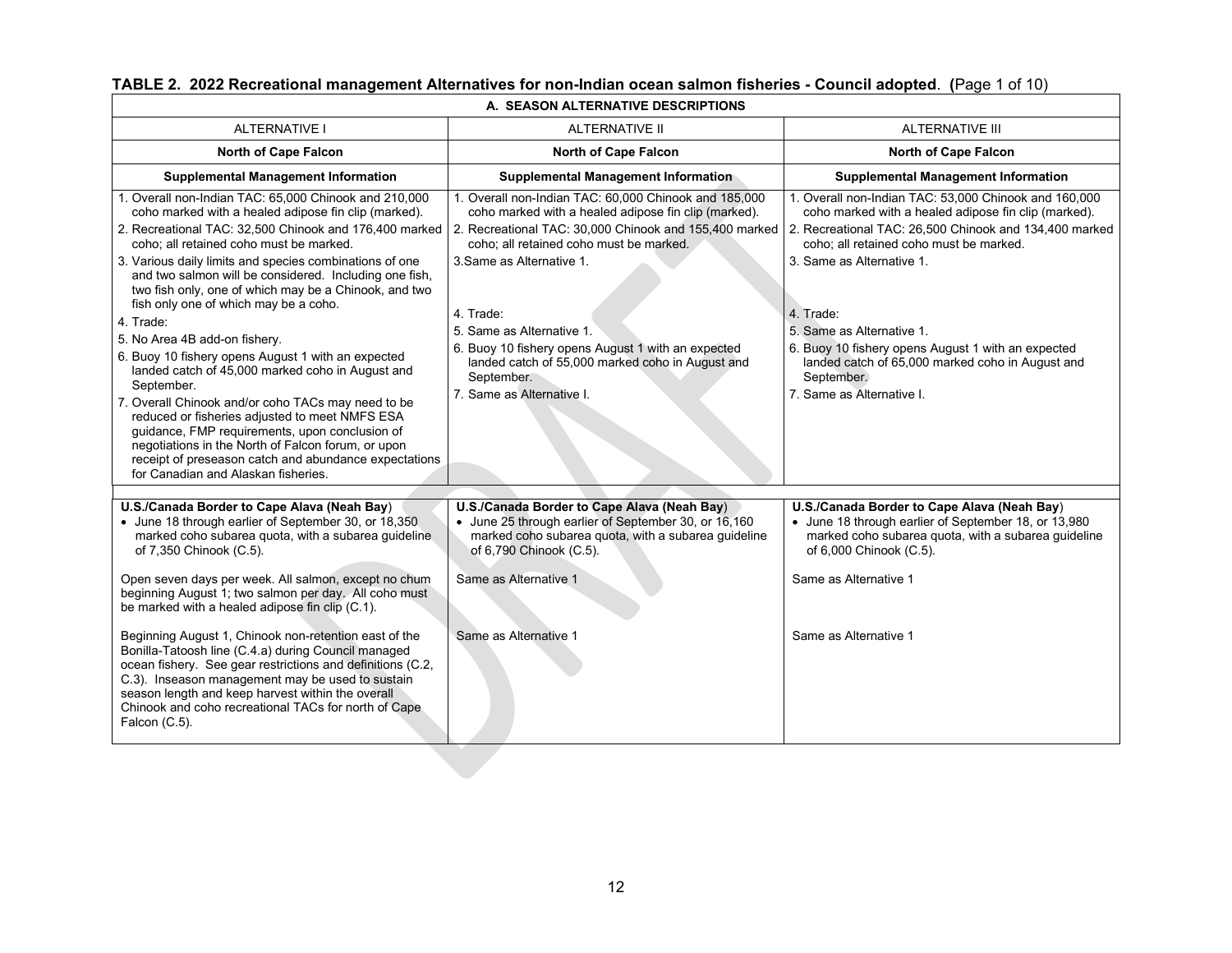| TABLE 2. 2022 Recreational management Alternatives for non-Indian ocean salmon fisheries - Council Adopted. (Page 2 of 10)                                                                                                                                                                 |                                                                                                                                                                                                |                                                                                                                                                                                                                                                        |  |  |  |  |  |  |  |  |
|--------------------------------------------------------------------------------------------------------------------------------------------------------------------------------------------------------------------------------------------------------------------------------------------|------------------------------------------------------------------------------------------------------------------------------------------------------------------------------------------------|--------------------------------------------------------------------------------------------------------------------------------------------------------------------------------------------------------------------------------------------------------|--|--|--|--|--|--|--|--|
| A. SEASON ALTERNATIVE DESCRIPTIONS                                                                                                                                                                                                                                                         |                                                                                                                                                                                                |                                                                                                                                                                                                                                                        |  |  |  |  |  |  |  |  |
| <b>ALTERNATIVE I</b>                                                                                                                                                                                                                                                                       | <b>ALTERNATIVE II</b>                                                                                                                                                                          | <b>ALTERNATIVE III</b>                                                                                                                                                                                                                                 |  |  |  |  |  |  |  |  |
| Cape Alava to Queets River (La Push Subarea)<br>• June 18 through earlier of September 30, or 4,590<br>marked coho subarea quota, with a subarea guideline<br>of 1,225 Chinook (C.5).                                                                                                      | Cape Alava to Queets River (La Push Subarea)<br>• June 25 through earlier of September 30, or 4,040<br>marked coho subarea quota, with a subarea guideline<br>of 1,240 Chinook (C.5).          | Cape Alava to Queets River (La Push Subarea)<br>• June 18 through earlier of September 18, or 3,490<br>marked coho subarea quota, with a subarea guideline<br>of 1,100 Chinook (C.5).                                                                  |  |  |  |  |  |  |  |  |
| Open seven days per week. All salmon, except no chum<br>beginning August 1; two salmon per day. All coho must<br>be marked with a healed adipose fin clip (C.1).                                                                                                                           | Same as Alternative 1                                                                                                                                                                          | Same as Alternative 1                                                                                                                                                                                                                                  |  |  |  |  |  |  |  |  |
| Inseason management may be used to sustain season<br>length and keep harvest within the overall Chinook and<br>coho recreational TACs for north of Cape Falcon (C.5).                                                                                                                      | Same as Alternative 1                                                                                                                                                                          | Same as Alternative 1                                                                                                                                                                                                                                  |  |  |  |  |  |  |  |  |
| • October 1 through earlier of October 9, or 125 Chinook<br>quota (C.5) in the area north of 47°50'00 N. lat. and<br>south of 48°00'00" N. lat.                                                                                                                                            |                                                                                                                                                                                                |                                                                                                                                                                                                                                                        |  |  |  |  |  |  |  |  |
| Open seven days per week. Chinook only, 1 chinook per<br>day 1 (C.1).                                                                                                                                                                                                                      |                                                                                                                                                                                                |                                                                                                                                                                                                                                                        |  |  |  |  |  |  |  |  |
| Queets River to Leadbetter Point (Westport Subarea)<br>• June 18 through earlier of September 30, or 65,260<br>marked coho subarea quota, with a subarea guideline of<br>14,530 Chinook (C.5).                                                                                             | Queets River to Leadbetter Point (Westport Subarea)<br>• June 25 through earlier of September 30, or 57,500<br>marked coho subarea quota, with a subarea guideline of<br>13,410 Chinook (C.5). | Queets River to Leadbetter Point (Westport Subarea)<br>• June 26 through earlier of September 18, or 49,730<br>marked coho subarea quota, with a subarea guideline of<br>11,840 Chinook (C.5).                                                         |  |  |  |  |  |  |  |  |
| Open seven days per week. All salmon; two salmon per<br>day, no more than one of which may be a Chinook. All<br>coho must be marked with a healed adipose fin clip (C.1).<br>Chinook minimum size limit of 22 inches total length (B).                                                     | Same as Alternative 1                                                                                                                                                                          | Open five days per week (Sun.-Thurs.). All salmon; two<br>salmon per day, no more than one of which may be a<br>Chinook. All coho must be marked with a healed adipose<br>fin clip (C.1). Chinook minimum size limit of 22 inches<br>total length (B). |  |  |  |  |  |  |  |  |
| See gear restrictions and definitions (C.2, C.3). Grays<br>Harbor Control Zone closed beginning August 8 (C.4.b).<br>Inseason management may be used to sustain season<br>length and keep harvest within the overall Chinook and<br>coho recreational TACs for north of Cape Falcon (C.5). | Same as Alternative 1                                                                                                                                                                          | Same as Alternative 1                                                                                                                                                                                                                                  |  |  |  |  |  |  |  |  |
|                                                                                                                                                                                                                                                                                            |                                                                                                                                                                                                |                                                                                                                                                                                                                                                        |  |  |  |  |  |  |  |  |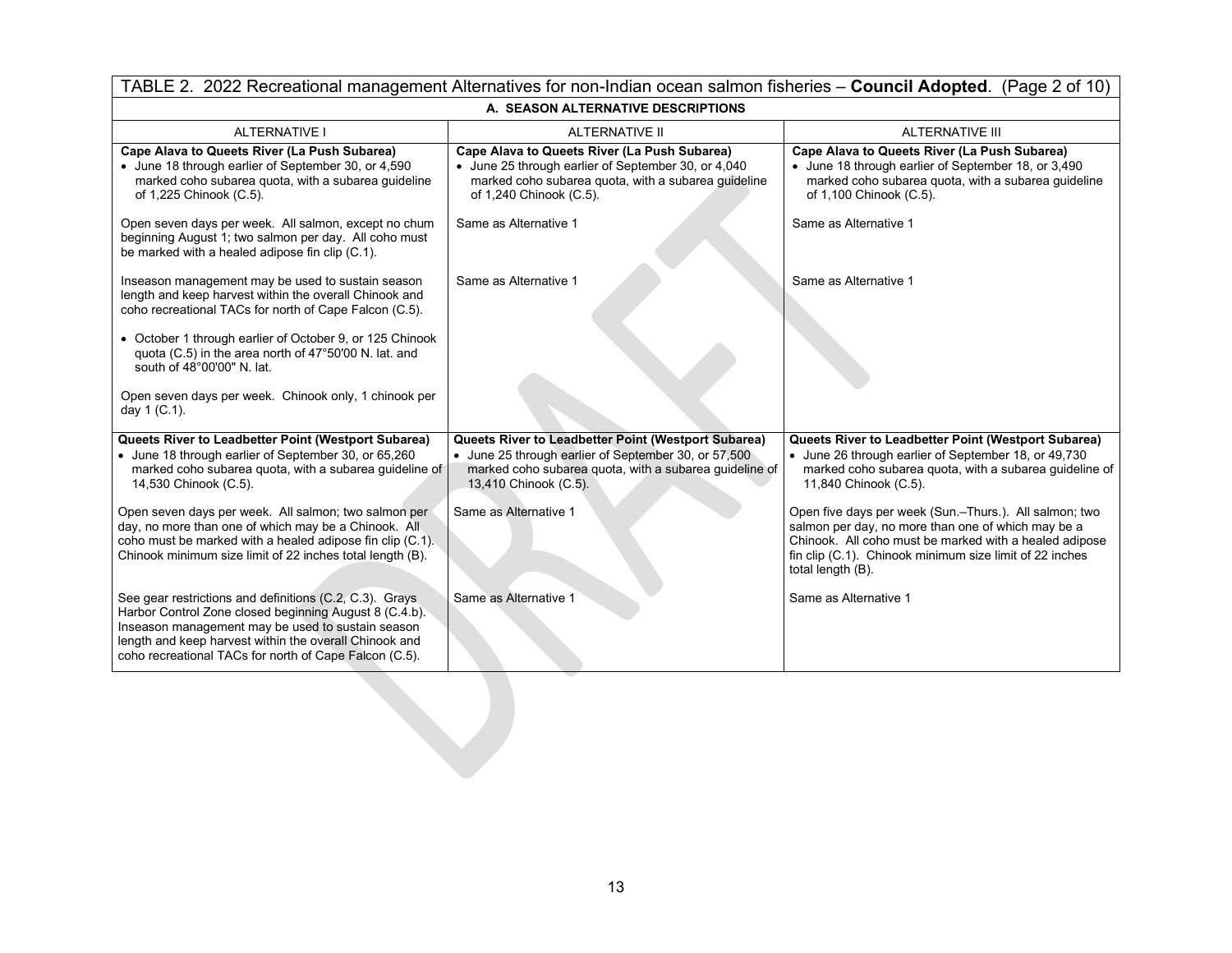| TABLE 2. 2022 Recreational management Alternatives for non-Indian ocean salmon fisheries – Council Adopted. (Page 3 of 10)                                                                                                             |                                                                                                                                                                                                            |                                                                                                                                                                                                              |  |  |  |  |  |  |  |  |
|----------------------------------------------------------------------------------------------------------------------------------------------------------------------------------------------------------------------------------------|------------------------------------------------------------------------------------------------------------------------------------------------------------------------------------------------------------|--------------------------------------------------------------------------------------------------------------------------------------------------------------------------------------------------------------|--|--|--|--|--|--|--|--|
| A. SEASON ALTERNATIVE DESCRIPTIONS                                                                                                                                                                                                     |                                                                                                                                                                                                            |                                                                                                                                                                                                              |  |  |  |  |  |  |  |  |
| <b>ALTERNATIVE</b>                                                                                                                                                                                                                     | ALTERNATIVE II                                                                                                                                                                                             | ALTERNATIVE III                                                                                                                                                                                              |  |  |  |  |  |  |  |  |
| <b>Leadbetter Point to Cape Falcon</b><br>(Columbia River Subarea)<br>• June 18 through earlier of September 30, or 88,200<br>marked coho subarea quota, with a subarea guideline<br>of 9,270 Chinook (C.5).                           | <b>Leadbetter Point to Cape Falcon</b><br>(Columbia River Subarea)<br>June 25 through earlier of September 30, or 77,700<br>marked coho subarea quota, with a subarea quideline<br>of 8,560 Chinook (C.5). | <b>Leadbetter Point to Cape Falcon</b><br>(Columbia River Subarea)<br>• June 26 through earlier of September 18, or 67,200<br>marked coho subarea quota, with a subarea guideline<br>of 7,560 Chinook (C.5). |  |  |  |  |  |  |  |  |
| Open seven days per week. All salmon; two salmon per<br>day, no more than one of which may be a Chinook. All<br>coho must be marked with a healed adipose fin clip (C.1).<br>Chinook minimum size limit of 22 inches total length (B). | Same as Alternative 1                                                                                                                                                                                      | Same as Alternative 1                                                                                                                                                                                        |  |  |  |  |  |  |  |  |
| Columbia Control Zone closed (C.4.c). Inseason<br>management may be used to sustain season length and<br>keep harvest within the overall Chinook and coho<br>recreational TACs for north of Cape Falcon (C.5).                         | Same as Alternative 1                                                                                                                                                                                      | Same as Alternative 1                                                                                                                                                                                        |  |  |  |  |  |  |  |  |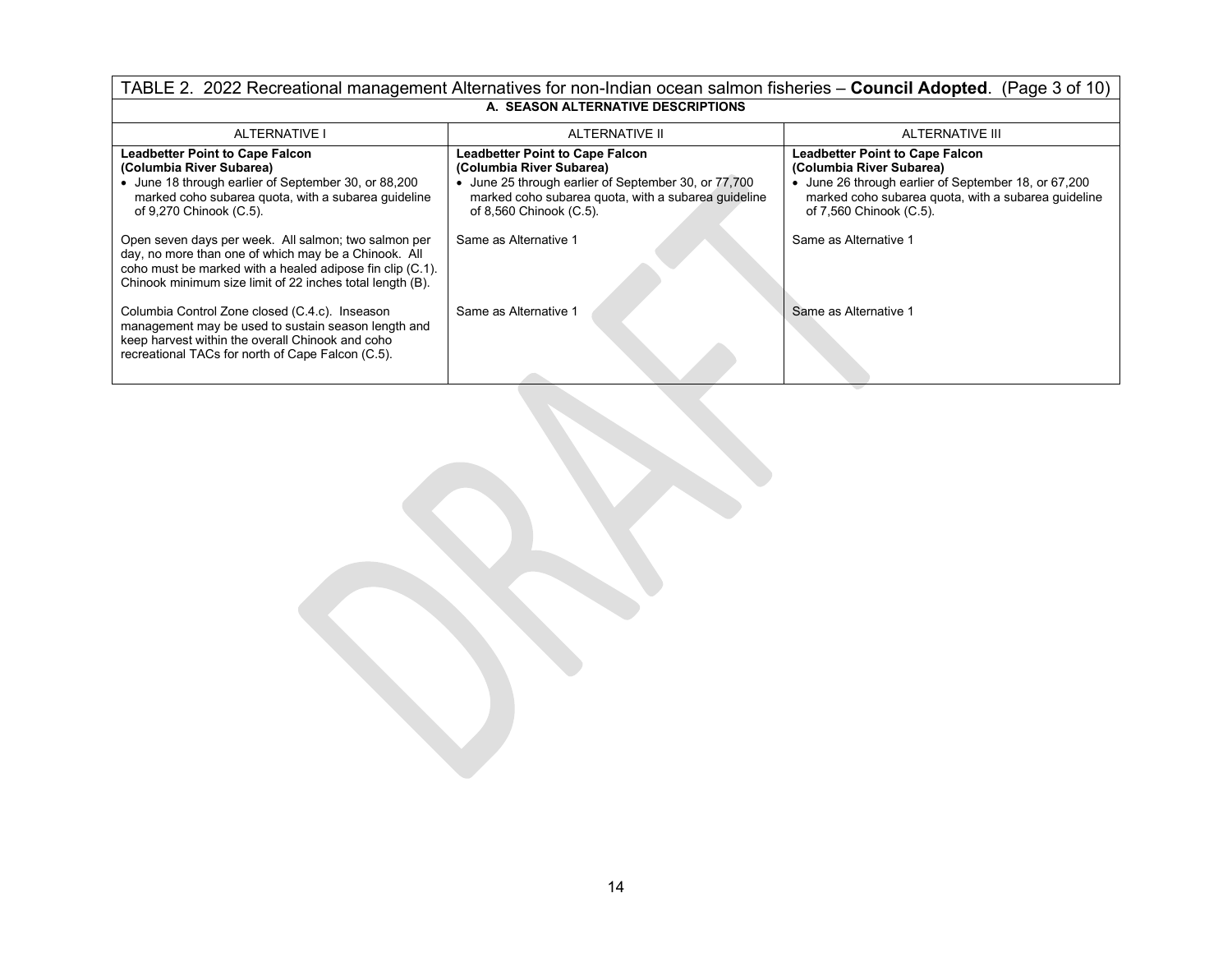| TABLE 2. 2022 Recreational management Alternatives for non-Indian ocean salmon fisheries - Council Adopted. (Page 4 of 10)                                                                                                                                                                                                      |                                                                                                                                                                                                        |                                                                                                                                                                                                        |  |  |  |  |  |  |
|---------------------------------------------------------------------------------------------------------------------------------------------------------------------------------------------------------------------------------------------------------------------------------------------------------------------------------|--------------------------------------------------------------------------------------------------------------------------------------------------------------------------------------------------------|--------------------------------------------------------------------------------------------------------------------------------------------------------------------------------------------------------|--|--|--|--|--|--|
| A. SEASON ALTERNATIVE DESCRIPTIONS                                                                                                                                                                                                                                                                                              |                                                                                                                                                                                                        |                                                                                                                                                                                                        |  |  |  |  |  |  |
| <b>South of Cape Falcon</b>                                                                                                                                                                                                                                                                                                     | South of Cape Falcon                                                                                                                                                                                   | <b>South of Cape Falcon</b>                                                                                                                                                                            |  |  |  |  |  |  |
| <b>ALTERNATIVE I</b>                                                                                                                                                                                                                                                                                                            | <b>ALTERNATIVE II</b>                                                                                                                                                                                  | <b>ALTERNATIVE III</b>                                                                                                                                                                                 |  |  |  |  |  |  |
| <b>Supplemental Management Information</b>                                                                                                                                                                                                                                                                                      | <b>Supplemental Management Information</b>                                                                                                                                                             | <b>Supplemental Management Information</b>                                                                                                                                                             |  |  |  |  |  |  |
| 1. Sacramento River fall Chinook spawning escapement<br>of 199,881 hatchery and natural area adults.                                                                                                                                                                                                                            | 1. Sacramento River fall Chinook spawning escapement<br>of 199,662 hatchery and natural area adults.                                                                                                   | 1. Sacramento River fall Chinook spawning escapement<br>of 197,756 hatchery and natural area adults.                                                                                                   |  |  |  |  |  |  |
| 2. Sacramento Index exploitation rate of 49.6%.                                                                                                                                                                                                                                                                                 | 2. Sacramento Index exploitation rate of 49.6%.                                                                                                                                                        | 2. Sacramento Index exploitation rate of 50.1%.                                                                                                                                                        |  |  |  |  |  |  |
| 3. Klamath River recreational fishery allocation: 2,152<br>adult Klamath River fall Chinook.                                                                                                                                                                                                                                    | 3. Klamath River recreational fishery allocation: 2,125<br>adult Klamath River fall Chinook.                                                                                                           | 3. Klamath River recreational fishery allocation 2,546<br>adult Klamath River fall Chinook.                                                                                                            |  |  |  |  |  |  |
| 4. 3. Klamath tribal allocation: 9,415 adult Klamath River<br>fall Chinook.                                                                                                                                                                                                                                                     | 4. Klamath tribal allocation: 9,375 adult Klamath River fall<br>Chinook.                                                                                                                               | 4. Klamath tribal allocation: 9,224 adult Klamath River fall<br>Chinook.                                                                                                                               |  |  |  |  |  |  |
| 5. Overall recreational coho TAC: 100,000 coho marked<br>with a healed adipose fin clip (marked), and 20,000<br>coho in the non-mark-selective coho fishery.                                                                                                                                                                    | 5. Overall recreational coho TAC: 97,000 coho marked<br>with a healed adipose fin clip (marked), and 18,000<br>coho in the non-mark-selective coho fishery.                                            | 5.<br>Overall recreational coho TAC: 95,000 coho marked<br>with a healed adipose fin clip (marked), and 17,000<br>coho in the non-mark-selective coho fishery.                                         |  |  |  |  |  |  |
| 6. Fisheries may need to be adjusted to meet NMFS ESA<br>consultation standards, FMP requirements, other<br>management objectives, or upon receipt of new<br>allocation recommendations from the CFGC.                                                                                                                          | 6. Fisheries may need to be adjusted to meet NMFS ESA<br>consultation standards, FMP requirements, other<br>management objectives, or upon receipt of new<br>allocation recommendations from the CFGC. | 6. Fisheries may need to be adjusted to meet NMFS ESA<br>consultation standards, FMP requirements, other<br>management objectives, or upon receipt of new<br>allocation recommendations from the CFGC. |  |  |  |  |  |  |
| <b>Cape Falcon to Humbug Mt.</b><br>• March 15-May 15;<br>• May 16-October 31 (C.6).                                                                                                                                                                                                                                            | <b>Cape Falcon to Humbug Mt.</b><br>• Same as Alternative 1                                                                                                                                            | Cape Falcon to Humbug Mt.<br>• March 15-May 15;<br>• May 16-July 31;<br>• September 1-October 31 (C.6)                                                                                                 |  |  |  |  |  |  |
| Open seven days per week. All salmon except coho,<br>except as provided below during the all-salmon mark-<br>selective coho fishery and the non-mark-selective coho<br>fishery (C.5), two fish per day (C.1). Chinook minimum<br>size limit of 24 inches total length (B). See gear<br>restrictions and definitions (C.2, C.3). | Same as Alternative 1                                                                                                                                                                                  | Same as Alternative 1<br>In 2023, same as Alternative 1                                                                                                                                                |  |  |  |  |  |  |
| In 2023, the season will open March 15 for all salmon<br>except coho, two salmon per day (C.1). Chinook minimum<br>size limit of 24 inches total length (B); and the same gear<br>restrictions as in 2022 (C.2, C.3). This opening could be<br>modified following Council review at its March 2023<br>meeting.                  | In 2023, same as Alternative 1                                                                                                                                                                         |                                                                                                                                                                                                        |  |  |  |  |  |  |
| 1-800-662-9825 for specific dates) (C.3.b, C.4.d).                                                                                                                                                                                                                                                                              | Fishing in the Stonewall Bank yelloweye rockfish conservation area restricted to trolling only on days the all depth recreational halibut fishery is open (call the halibut fishing hotline            |                                                                                                                                                                                                        |  |  |  |  |  |  |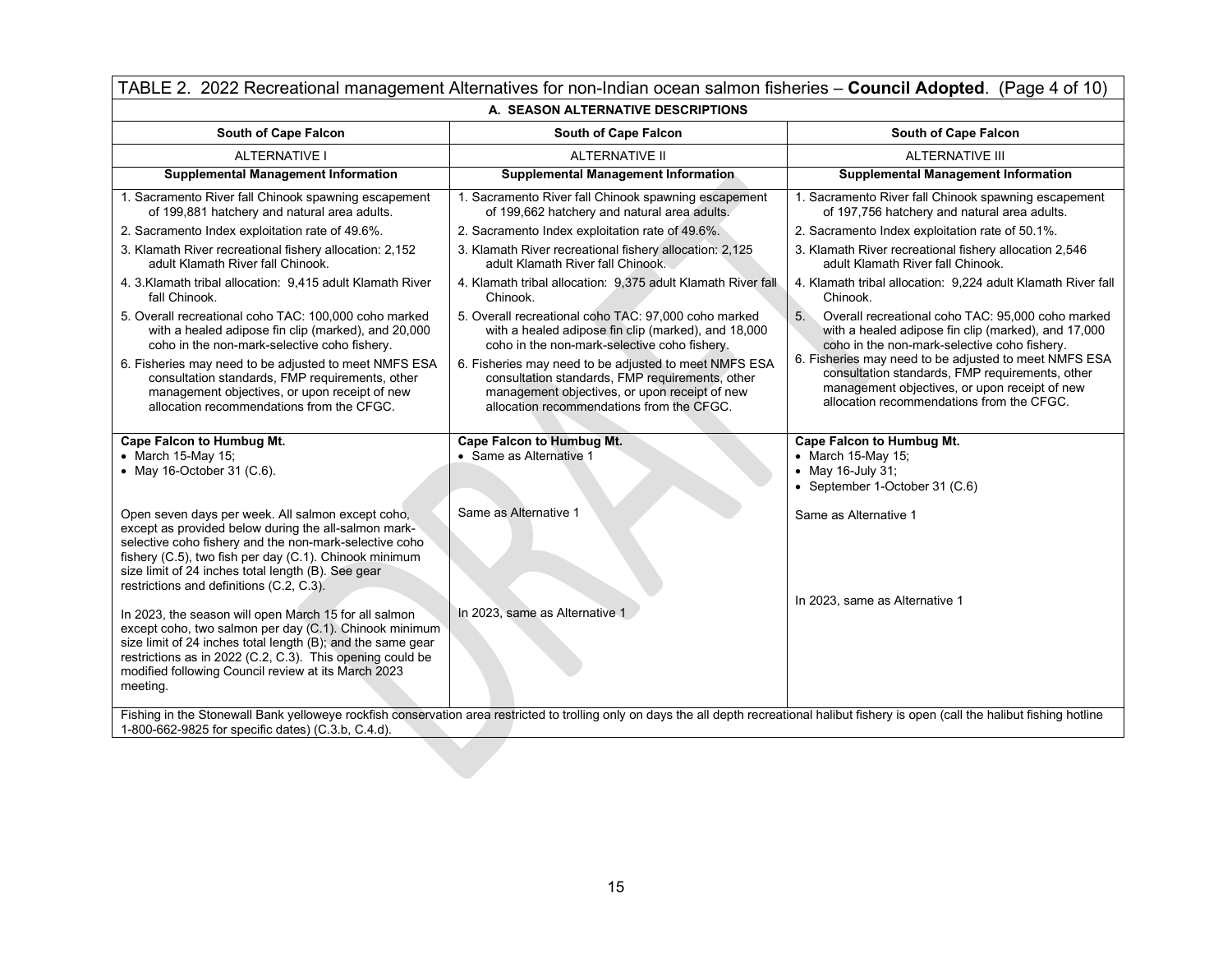| TABLE 2. 2022 Recreational management Alternatives for non-Indian ocean salmon fisheries - Council Adopted. (Page 5 of 10)                                                                                                                                                                                                  |                                                                                                                                                                                                                                                                                                                             |                                                                                                                                                                                                                                                                                                                  |  |  |  |  |  |  |  |
|-----------------------------------------------------------------------------------------------------------------------------------------------------------------------------------------------------------------------------------------------------------------------------------------------------------------------------|-----------------------------------------------------------------------------------------------------------------------------------------------------------------------------------------------------------------------------------------------------------------------------------------------------------------------------|------------------------------------------------------------------------------------------------------------------------------------------------------------------------------------------------------------------------------------------------------------------------------------------------------------------|--|--|--|--|--|--|--|
| A. SEASON ALTERNATIVE DESCRIPTIONS                                                                                                                                                                                                                                                                                          |                                                                                                                                                                                                                                                                                                                             |                                                                                                                                                                                                                                                                                                                  |  |  |  |  |  |  |  |
| <b>ALTERNATIVE I</b><br>ALTERNATIVE II<br><b>ALTERNATIVE III</b>                                                                                                                                                                                                                                                            |                                                                                                                                                                                                                                                                                                                             |                                                                                                                                                                                                                                                                                                                  |  |  |  |  |  |  |  |
| Cape Falcon to OR/CA Border.<br>All-salmon mark-selective coho fishery:<br>• June 18 through the earlier of August 21, or 100,000<br>marked coho quota (C.6).                                                                                                                                                               | Cape Falcon to OR/CA Border.<br>All-salmon mark-selective coho fishery:<br>• June 25 through the earlier of August 21, or 97,000<br>marked coho quota (C.6).                                                                                                                                                                | Cape Falcon to Humbug Mt.<br>All-salmon mark-selective coho fishery:<br>• June 25 through the earlier of August 31, or 95,000<br>marked coho quota (C.6).                                                                                                                                                        |  |  |  |  |  |  |  |
| Open seven days per week. All salmon, two salmon per<br>day. All retained coho must be marked with a healed<br>adipose fin clip (C.1). See minimum size limits (B). See<br>gear restrictions and definitions (C.2, C.3).                                                                                                    | Same as Alternative 1                                                                                                                                                                                                                                                                                                       | Open seven days per week. All salmon through July 31,<br>then all salmon, EXCEPT closed to Chinook retention in<br>August. Two salmon per day. All retained coho must be<br>marked with a healed adipose fin clip (C.1). See minimum<br>size limits (B). See gear restrictions and definitions (C.2,<br>$C.3$ ). |  |  |  |  |  |  |  |
| Any remainder of the mark-selective coho quota may be<br>transferred inseason on an impact neutral basis to the<br>non-selective coho quota from Cape Falcon to Humbug<br>Mountain (C.5).                                                                                                                                   | Same as Alternative 1                                                                                                                                                                                                                                                                                                       | Same as Alternative 1                                                                                                                                                                                                                                                                                            |  |  |  |  |  |  |  |
| Cape Falcon to Humbug Mt.<br>Non-mark-selective coho fishery:<br>• September 3 through the earlier of September 30, or<br>20,000 non-mark-selective coho quota (C.6). Open<br>days may be modified inseason.<br>Open seven days per week. All salmon, two salmon per                                                        | <b>Cape Falcon to Humbug Mt.</b><br>Non-mark-selective coho fishery:<br>• September 6 through the earlier of September 30, or<br>18,000 non-mark-selective coho quota (C.6). Open<br>days may be modified inseason.<br>Same as Alternative 1                                                                                | <b>Cape Falcon to Humbug Mt.</b><br>Non-mark-selective coho fishery:<br>• September 10 through the earlier of September 30, or<br>17,000 non-mark-selective coho quota (C.6). Open<br>days may be modified inseason.<br>Same as Alternative 1                                                                    |  |  |  |  |  |  |  |
| day (C.1). See minimum size limits (B). See gear<br>restrictions and definitions (C.2, C.3).                                                                                                                                                                                                                                |                                                                                                                                                                                                                                                                                                                             |                                                                                                                                                                                                                                                                                                                  |  |  |  |  |  |  |  |
| Humbug Mt. to OR/CA Border (Oregon KMZ)<br>• May 21-June 27 (C.6).                                                                                                                                                                                                                                                          | Humbug Mt. to OR/CA Border (Oregon KMZ)<br>• July 1-August 19 (C.6).                                                                                                                                                                                                                                                        | Humbug Mt. to OR/CA Border (Oregon KMZ)<br>• June 25-July 31 (C.6).                                                                                                                                                                                                                                              |  |  |  |  |  |  |  |
| Open seven days per week. All salmon except coho,<br>except as listed above for the mark-selective coho fishery<br>From Cape Falcon to the OR/CA Border (June 18-August<br>21). Two salmon per day (C.1). Chinook minimum size<br>limit of 24 inches total length (B). See gear restrictions<br>and definitions (C.2, C.3). | Open seven days per week. All salmon except coho,<br>except as listed above for the mark-selective coho fishery<br>from Cape Falcon to the OR/CA Border (June 25-August<br>21). Two salmon per day (C.1). Chinook minimum size<br>limit of 24 inches total length (B). See gear restrictions<br>and definitions (C.2, C.3). | Open seven days per week. All salmon except coho.<br>Two salmon per day (C.1). Chinook minimum size limit of<br>24 inches total length (B). See gear restrictions and<br>definitions (C.2, C.3).                                                                                                                 |  |  |  |  |  |  |  |
| 1-800-662-9825 for specific dates) (C.3.b, C.4.d).                                                                                                                                                                                                                                                                          | Fishing in the Stonewall Bank yelloweye rockfish conservation area restricted to trolling only on days the all-depth recreational halibut fishery is open (call the halibut fishing hotline                                                                                                                                 |                                                                                                                                                                                                                                                                                                                  |  |  |  |  |  |  |  |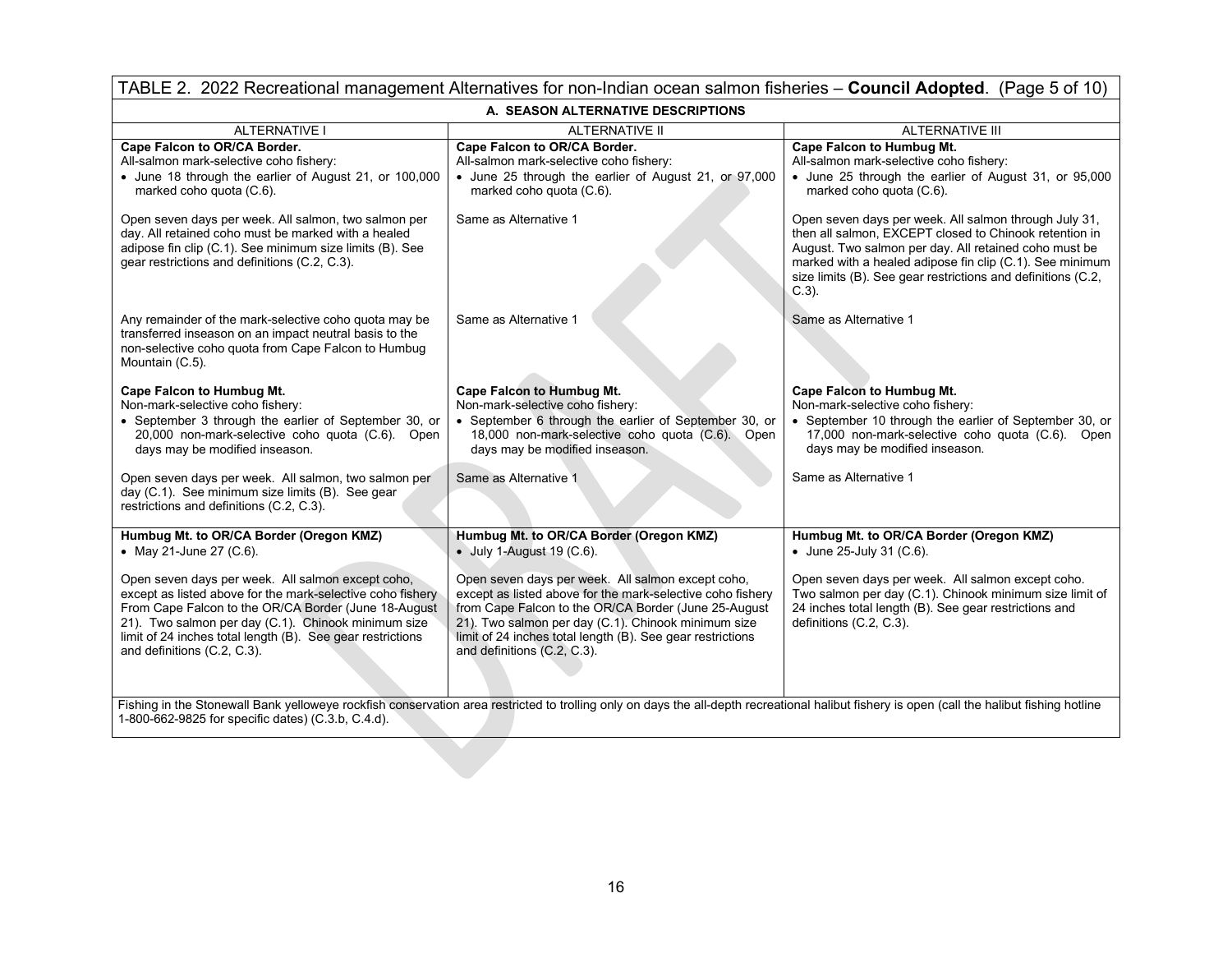|                                                                                                                                                                                                                                                                                                           | TABLE 2. 2022 Recreational management Alternatives for non-Indian ocean salmon fisheries - Council Adopted. (Page 6 of 10) |                                                                                                                                                                                                  |  |  |  |
|-----------------------------------------------------------------------------------------------------------------------------------------------------------------------------------------------------------------------------------------------------------------------------------------------------------|----------------------------------------------------------------------------------------------------------------------------|--------------------------------------------------------------------------------------------------------------------------------------------------------------------------------------------------|--|--|--|
|                                                                                                                                                                                                                                                                                                           | A. SEASON ALTERNATIVE DESCRIPTIONS                                                                                         |                                                                                                                                                                                                  |  |  |  |
| <b>ALTERNATIVE I</b>                                                                                                                                                                                                                                                                                      | <b>ALTERNATIVE II</b>                                                                                                      | <b>ALTERNATIVE III</b>                                                                                                                                                                           |  |  |  |
| OR/CA Border to latitude 40°10' N. (California KMZ)<br>• May 1-May 15;                                                                                                                                                                                                                                    | OR/CA Border to latitude 40°10' N. (California KMZ)<br>• May 1-15;                                                         | OR/CA Border to latitude 40°10' N. (California KMZ)<br>$\bullet$ July 1-24 (C.6).                                                                                                                |  |  |  |
| • May $16-31$ ;<br>• August 1-September 5 (C.6).                                                                                                                                                                                                                                                          | • May 16-31;<br>$\bullet$ July 1-4;<br>• August 1-31 (C.6).                                                                | Open seven days per week. All salmon except coho, two<br>salmon per day (C.1). Chinook minimum size limit of 24 inches                                                                           |  |  |  |
| Open seven days per week. All salmon except coho, two<br>salmon per day (C.1). Chinook minimum size limit of 20<br>inches total length (B). See gear restrictions and                                                                                                                                     | Same as Alternative 1                                                                                                      | total length (B). See gear restrictions and<br>definitions (C.2, C.3).                                                                                                                           |  |  |  |
| definitions (C.2, C.3).                                                                                                                                                                                                                                                                                   |                                                                                                                            | Same as Alternative 1                                                                                                                                                                            |  |  |  |
| Klamath Control Zone closed in August (C.4.e). See<br>California State regulations for additional closures adjacent<br>to the Smith, Eel, and Klamath Rivers.                                                                                                                                             | Same as Alternative 1                                                                                                      | In 2023, same as Alternative 1                                                                                                                                                                   |  |  |  |
| In 2023, season opens May 1 for all salmon except coho,<br>two salmon per day (C.1). Chinook minimum size limit of<br>20 inches total length (B); and the same gear restrictions<br>as in 2022 (C.2, C.3). This opening could be modified<br>following Council review at its March or April 2023 meeting. | In 2023, same as Alternative 1                                                                                             |                                                                                                                                                                                                  |  |  |  |
| Latitude 40°10' N. to Point Arena (Fort Bragg)                                                                                                                                                                                                                                                            | Latitude 40°10' N. to Point Arena (Fort Bragg)                                                                             | Latitude 40°10' N. to Point Arena (Fort Bragg)                                                                                                                                                   |  |  |  |
| • May 1-15;                                                                                                                                                                                                                                                                                               | • May 1-15;                                                                                                                | • May 1-September 30 $(C.6)$ .                                                                                                                                                                   |  |  |  |
| • May 16-31;                                                                                                                                                                                                                                                                                              | $\bullet$ May 16-July 4;                                                                                                   |                                                                                                                                                                                                  |  |  |  |
| $\bullet$ July 1-November 13 (C.6).                                                                                                                                                                                                                                                                       | • July 22-October 31 (C.6).                                                                                                |                                                                                                                                                                                                  |  |  |  |
| Open seven days per week. All salmon except coho, two<br>salmon per day (C.1). Chinook minimum size limit of 20<br>inches total length (B). See gear restrictions and<br>definitions (C.2, C.3).                                                                                                          | Same as Alternative 1                                                                                                      | Open seven days per week. All salmon except coho, two<br>salmon per day (C.1). Chinook minimum size limit of 24 inches<br>total length (B). See gear restrictions and<br>definitions (C.2, C.3). |  |  |  |
| In 2023, season opens April 1 for all salmon except coho,<br>two salmon per day (C.1). Chinook minimum size limit of<br>20 inches total length (B); and the same gear restrictions<br>as in 2022 (C.2, C.3). This opening could be modified<br>following Council review at its March 2023 meeting.        | In 2023, same as Alternative 1                                                                                             | In 2023, same as Alternative 1                                                                                                                                                                   |  |  |  |
|                                                                                                                                                                                                                                                                                                           |                                                                                                                            |                                                                                                                                                                                                  |  |  |  |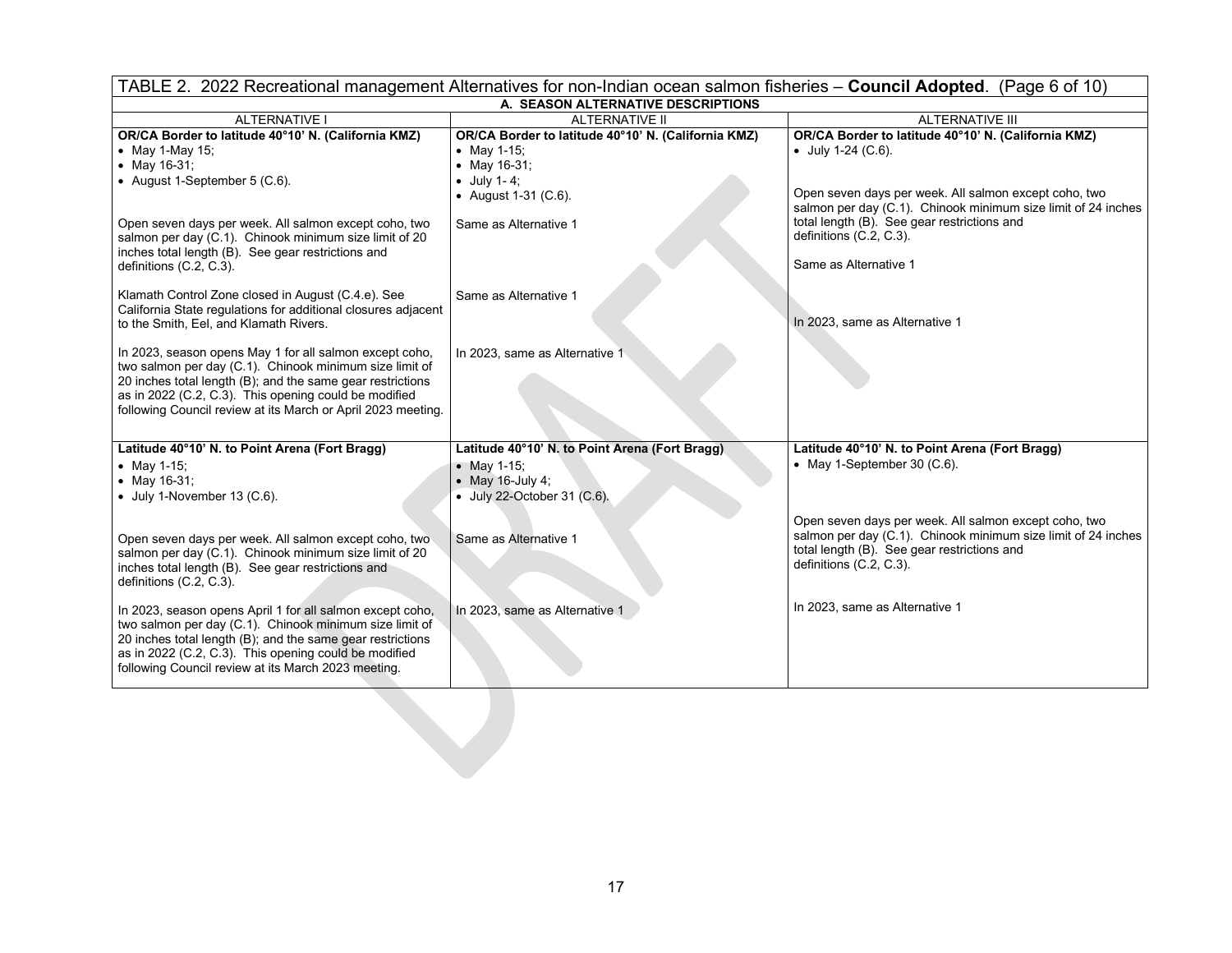| TABLE 2. 2022 Recreational management Alternatives for non-Indian ocean salmon fisheries - Council Adopted. (Page 7 of 10)                                                                                                                                                                         |                                                                                                                                                                                                  |                                                                                                                                                                                                     |  |  |  |  |  |
|----------------------------------------------------------------------------------------------------------------------------------------------------------------------------------------------------------------------------------------------------------------------------------------------------|--------------------------------------------------------------------------------------------------------------------------------------------------------------------------------------------------|-----------------------------------------------------------------------------------------------------------------------------------------------------------------------------------------------------|--|--|--|--|--|
|                                                                                                                                                                                                                                                                                                    | A. SEASON ALTERNATIVE DESCRIPTIONS                                                                                                                                                               |                                                                                                                                                                                                     |  |  |  |  |  |
| <b>ALTERNATIVE I</b>                                                                                                                                                                                                                                                                               | <b>ALTERNATIVE III</b><br><b>ALTERNATIVE II</b>                                                                                                                                                  |                                                                                                                                                                                                     |  |  |  |  |  |
| Point Arena to Pigeon Point (San Francisco)<br>• April 2-May 15 (C.6).                                                                                                                                                                                                                             | Point Arena to Pigeon Point (San Francisco)<br>• April 2-May 15 (C.6).                                                                                                                           | Point Arena to Pigeon Point (San Francisco)<br>• April 2-30;<br>$\bullet$ June 20-September 30 (C.6).                                                                                               |  |  |  |  |  |
| Open seven days per week. All salmon except coho, two<br>salmon per day (C.1). Chinook minimum size limit of 24<br>inches total length (B). See gear restrictions and definitions<br>$(C.2, C.3)$ .                                                                                                | Same as Alternative 1                                                                                                                                                                            | Open seven days per week. All salmon except coho, two<br>salmon per day (C.1). Chinook minimum size limit of 24 inches<br>total length (B). See gear restrictions and definitions (C.2,<br>$C.3$ ). |  |  |  |  |  |
| • May 16-31;<br>$\bullet$ July 1-November 13 (C.6).                                                                                                                                                                                                                                                | $\bullet$ July 1-October 31 (C.6).                                                                                                                                                               |                                                                                                                                                                                                     |  |  |  |  |  |
| Open seven days per week. All salmon except coho, two<br>salmon per day (C.1). Chinook minimum size limit of 20<br>inches total length (B). See gear restrictions and definitions<br>$(C.2, C.3)$ .                                                                                                | Same as Alternative 1                                                                                                                                                                            |                                                                                                                                                                                                     |  |  |  |  |  |
| In 2023, season opens April 1 for all salmon except coho,<br>two salmon per day (C.1). Chinook minimum size limit of<br>24 inches total length (B); and the same gear restrictions<br>as in 2022 (C.2, C.3). This opening could be modified<br>following Council review at its March 2023 meeting. | In 2023, same as Alternative 1                                                                                                                                                                   | In 2023, same as Alternative 1                                                                                                                                                                      |  |  |  |  |  |
| Pigeon Point to U.S./Mexico Border (Monterey)<br>• April 2-May 15 (C.6).                                                                                                                                                                                                                           | Pigeon Point to U.S./Mexico Border (Monterey)<br>• April 2-May 15;<br>• May 16-October 2 (C.6).                                                                                                  | Pigeon Point to U.S./Mexico Border (Monterey)<br>• April 2-May 15 (C.6).                                                                                                                            |  |  |  |  |  |
| Open seven days per week. All salmon except coho, two<br>salmon per day (C.1). Chinook minimum size limit of 24<br>inches total length (B). See gear restrictions and definitions<br>$(C.2, C.3)$ .                                                                                                | Open seven days per week. All salmon except coho, two<br>salmon per day (C.1). Chinook minimum size limit of 24<br>inches total length (B). See gear restrictions and<br>definitions (C.2, C.3). | Same as Alternative 1                                                                                                                                                                               |  |  |  |  |  |
| • May 16-October 2 $(C.6)$ .                                                                                                                                                                                                                                                                       |                                                                                                                                                                                                  | • May 16-October 2 $(C.6)$ .                                                                                                                                                                        |  |  |  |  |  |
| Open seven days per week. All salmon except coho, two<br>salmon per day (C.1). Chinook minimum size limit 20<br>inches total length. See gear restrictions and definitions<br>$(C.2, C.3)$ .                                                                                                       |                                                                                                                                                                                                  | Same as Alternative 1                                                                                                                                                                               |  |  |  |  |  |
| In 2023, season opens April 1 for all salmon except coho,<br>two salmon per day (C.1). Chinook minimum size limit of<br>24 inches total length (B); and the same gear restrictions<br>as in 2022 (C.2, C.3). This opening could be modified<br>following Council review at its March 2023 meeting. | In 2023, same as Alternative 1                                                                                                                                                                   | In 2023, same as Alternative 1.                                                                                                                                                                     |  |  |  |  |  |
| 14 Section 1.73).                                                                                                                                                                                                                                                                                  | California State regulations require all salmon be made available to a CDFW representative for sampling immediately at port of landing. Any person in possession of a salmon with a              | missing adipose fin, upon request by an authorized agent or employee of the CDFW, shall immediately relinquish the head of the salmon to the State (California Code of Regulations Title            |  |  |  |  |  |

**Partial text only – See Preseason-II Report for full details**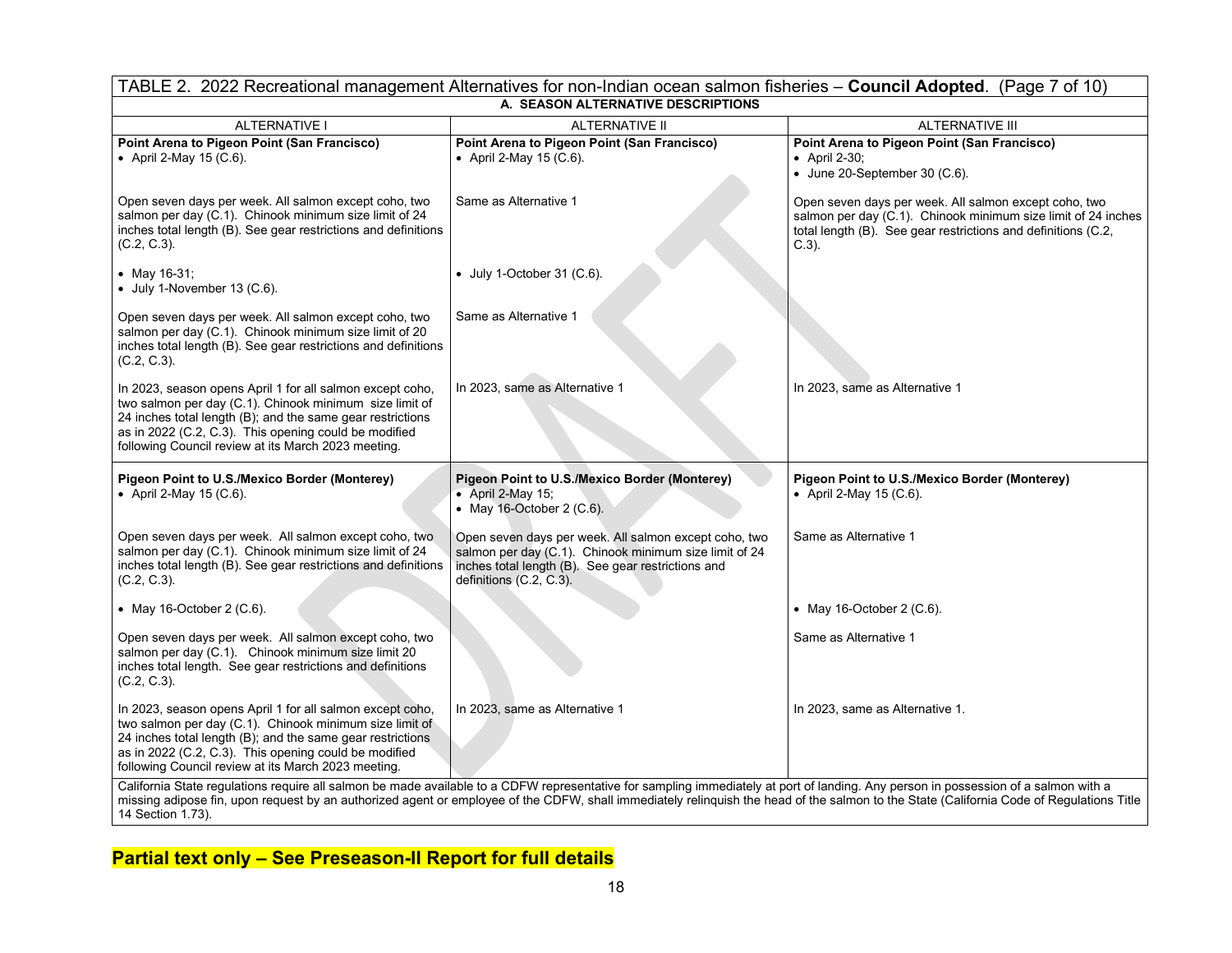|                                                                   |         | <b>PROJECTED</b> |         | 2022     |                                                                                                                                                                                                                                                                                                                                                                                                                                                                                                                                                                                                                                                       |
|-------------------------------------------------------------------|---------|------------------|---------|----------|-------------------------------------------------------------------------------------------------------------------------------------------------------------------------------------------------------------------------------------------------------------------------------------------------------------------------------------------------------------------------------------------------------------------------------------------------------------------------------------------------------------------------------------------------------------------------------------------------------------------------------------------------------|
| Key Stock/Criteria                                                | Alt I   | Alt II           | Alt III | Criteria | Spaw ner Objective or Other Comparative Standard as Noted <sup>b/</sup>                                                                                                                                                                                                                                                                                                                                                                                                                                                                                                                                                                               |
| <b>CHINOOK</b>                                                    |         |                  |         |          | <b>CHINOOK</b>                                                                                                                                                                                                                                                                                                                                                                                                                                                                                                                                                                                                                                        |
| Columbia Upriver Brights                                          | 228.7   | 230.9            | 232.1   |          | 74.0 Minimum ocean escapement to attain 40.0 adults over McNary Dam, with normal distribution and no<br>mainstem harvest. The management goal has been increased to 60.0 by Columbia River managers.                                                                                                                                                                                                                                                                                                                                                                                                                                                  |
| Mid-Columbia Brights                                              | 78.3    | 79.1             | 79.5    |          | 14.9 Minimum ocean escapement to attain 7.9 for Little White Salmon egg-take, assuming average conversion<br>and no mainstem harvest.                                                                                                                                                                                                                                                                                                                                                                                                                                                                                                                 |
| Columbia Low er River Hatchery Tules                              | 72.4    | 73.5             | 74.0    |          | 25.0 Minimum ocean escapement to attain 14.8 adults for hatchery egg-take, with average conversion and<br>no low er river mainstem or tributary harvest.                                                                                                                                                                                                                                                                                                                                                                                                                                                                                              |
| Columbia Low er River Natural Tules <sup>c/</sup><br>(threatened) | 40.3%   | 38.8%            | 38.0%   |          | ≤ 38.0% Total adult equivalent fishery exploitation rate (2022 NMFS ESA guidance).                                                                                                                                                                                                                                                                                                                                                                                                                                                                                                                                                                    |
| Columbia Low er River Wild <sup>e/</sup> (threatened)             | 10.8    | 10.9             | 10.9    |          | 6.9 Minimum ocean escapement to attain MSY spaw ner goal of 5.7 for N. Lew is River fall Chinook (NMFS)<br>ESA consultation standard).                                                                                                                                                                                                                                                                                                                                                                                                                                                                                                                |
| Spring Creek Hatchery Tules                                       | 89.3    | 91.9             | 93.0    |          | 8.2 Minimum ocean escapement to attain 6.0 adults for Spring Creek Hatchery egg-take, assuming average<br>conversion and no mainstem harvest.                                                                                                                                                                                                                                                                                                                                                                                                                                                                                                         |
| Upper Columbia River Summer                                       | 55.6    | 56.7             | 57.6    |          | 29.0 Aggregate escapement to mouth of Columbia River.                                                                                                                                                                                                                                                                                                                                                                                                                                                                                                                                                                                                 |
| Snake River Fall (threatened) SRFI                                | 60.0%   | 53.5%            | 50.6%   |          | $\leq$ 70.0% Of 1988-1993 base period exploitation rate for all ocean fisheries (NMFS ESA consultation standard).                                                                                                                                                                                                                                                                                                                                                                                                                                                                                                                                     |
| Klamath River Fall                                                | 38.180  | 38.180           | 38.180  |          | ≥ 38.180 2022 minimum natural area adult escapement (FMP control rule).                                                                                                                                                                                                                                                                                                                                                                                                                                                                                                                                                                               |
| Federally recognized tribal harvest                               | 50.0%   | 50.0%            | 50.0%   |          | 50.0% Equals 9.4, 9.4, and 9.2 (thousand) adult fish for Yurok and Hoopa Valley tribal fisheries.                                                                                                                                                                                                                                                                                                                                                                                                                                                                                                                                                     |
| Exploitation (spaw ner reduction) rate                            | 25.0%   | 25.0%            | 25.0%   |          | $\leq$ 25.0% FMP control rule.                                                                                                                                                                                                                                                                                                                                                                                                                                                                                                                                                                                                                        |
| Adult river mouth return                                          | 66.8    | 66.9             | 67.0    |          | NA Total adults in thousands.                                                                                                                                                                                                                                                                                                                                                                                                                                                                                                                                                                                                                         |
| Age-4 ocean harvest rate                                          | 10.0%   | 10.0%            | 9.9%    |          | $\leq$ 10.0% NMFS guidance.                                                                                                                                                                                                                                                                                                                                                                                                                                                                                                                                                                                                                           |
| KMZ sport fishery share                                           | 6.1%    | 7.1%             | 5.9%    |          |                                                                                                                                                                                                                                                                                                                                                                                                                                                                                                                                                                                                                                                       |
| River recreational fishery share                                  | 22.9%   | 25.1%            | 27.6%   |          | NA Equals 2.2, 2.4, and 2.5 (thousand) adult fish for recreational inriver fisheries.                                                                                                                                                                                                                                                                                                                                                                                                                                                                                                                                                                 |
| Sacramento River Winter<br>(endangered)                           | 14.9%   | 12.5%            | 14.0%   |          | $\leq$ 20.0% Age-3 ocean impact rate in fisheries south of Pt. Arena. In addition, the follow ing season restrictions<br>apply: Recreational- Pt. Arena to Pigeon Pt. betw een the first Saturday in April and the second Sunday in<br>November; Pigeon Pt. to the U.S./Mexico border betw een the first Saturday in April and the first Sunday<br>in October. Minimum size limit ≥ 20 inches total length. Commercial- Pt. Arena to the U.S./Mexico border<br>betw een May 1 and September 30, except Pt. Reyes to Pt. San Pedro betw een October 1 and 15<br>(Monday-Friday). Minimum size limit ≥ 26 inches total length (NMFS 2022 ESA Guidance). |
| Sacramento River Fall                                             | 199.9   | 202.6            | 197.8   |          | $\geq$ 180.000 2022 minimum hatchery and natural area adult escapement (Council Guidance).                                                                                                                                                                                                                                                                                                                                                                                                                                                                                                                                                            |
| Sacramento Index Exploitation Rate                                | 49.6%   | 48.9%            | 50.1%   |          | $\leq 69.2\%$ FMP control rule.                                                                                                                                                                                                                                                                                                                                                                                                                                                                                                                                                                                                                       |
| Ocean commercial impacts                                          | 92.4    | 93.2             | 100.3   |          | Includes fall (Sept-Dec) 2021 impacts (5.7 thousand SRFC).                                                                                                                                                                                                                                                                                                                                                                                                                                                                                                                                                                                            |
| Ocean recreational impacts                                        | 71.6    | 67.7             | 66.2    |          | Includes fall (Sept-Dec) 2021 impacts (3.3 thousand SRFC).                                                                                                                                                                                                                                                                                                                                                                                                                                                                                                                                                                                            |
| River recreational impacts                                        | 32.5    | 33.0             | 32.2    |          |                                                                                                                                                                                                                                                                                                                                                                                                                                                                                                                                                                                                                                                       |
| <b>SRKW Prey Abundance</b>                                        |         |                  |         |          |                                                                                                                                                                                                                                                                                                                                                                                                                                                                                                                                                                                                                                                       |
| North of Falcon                                                   | 1,316.1 | 1,316.1          | 1,316.1 |          | ≥ 966.0 Oct 1 starting abundance of age 3+ Chinook from U.S./Canada Border to Cape Falcon                                                                                                                                                                                                                                                                                                                                                                                                                                                                                                                                                             |
| Oregon Coast                                                      | 1,114.1 | 1,114.1          | 1,114.0 |          | NA Oct 1 starting abundance of age 3+ Chinook from Cape Falcon to Horse Mt.                                                                                                                                                                                                                                                                                                                                                                                                                                                                                                                                                                           |
| California Coast                                                  | 515.6   | 515.6            | 515.5   |          | NA Oct 1 starting abundance of age 3+ Chinook south of Horse Mt.                                                                                                                                                                                                                                                                                                                                                                                                                                                                                                                                                                                      |
| Southw est WCVI                                                   | 686.1   | 686.1            | 686.1   |          | NA Oct 1 starting abundance of age 3+ Chinook off Southwest Vancouver Island                                                                                                                                                                                                                                                                                                                                                                                                                                                                                                                                                                          |
| Salish Sea                                                        | 588.6   | 588.6            | 588.6   |          | NA Oct 1 starting abundance of age 3+ Chinook in the Salish Sea                                                                                                                                                                                                                                                                                                                                                                                                                                                                                                                                                                                       |
|                                                                   |         |                  |         |          |                                                                                                                                                                                                                                                                                                                                                                                                                                                                                                                                                                                                                                                       |

### **TABLE 5. 2022 Projected key stock escapements (thousands of fish) or management criteria for ocean fishery Alternatives - Council adopted a/** (Page 1 of 3)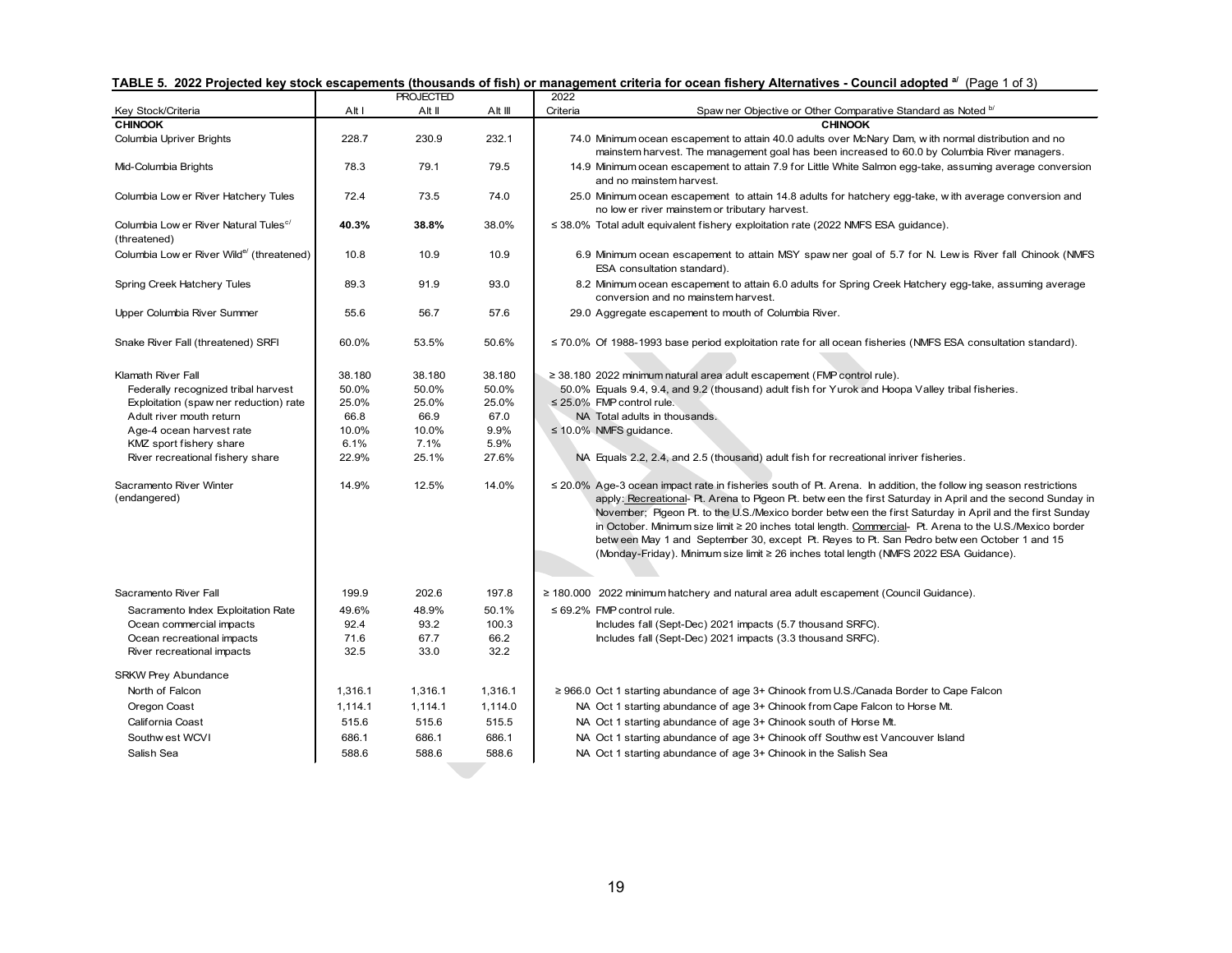|  |  | TABLE 5. Projected key stock escapements (thousands of fish) or management criteria for 2022 ocean fishery Alternatives - Council Adopted <sup>a/</sup> (Page 2 of 3). |  |  |  |  |  |
|--|--|------------------------------------------------------------------------------------------------------------------------------------------------------------------------|--|--|--|--|--|
|  |  |                                                                                                                                                                        |  |  |  |  |  |

|                                     |                | <b>PROJECTED</b>                                  |         | 2022     |                                                                                                  |
|-------------------------------------|----------------|---------------------------------------------------|---------|----------|--------------------------------------------------------------------------------------------------|
| Key Stock/Criteria                  | Alt I          | Alt II                                            | Alt III | Criteria | Spaw ner Objective or Other Comparative Standard as Noted bl                                     |
| COHO                                |                | COHO                                              |         |          | COHO                                                                                             |
| Interior Fraser (Thompson River)    | $9.7\%(6.2\%)$ | $8.8\%(5.3\%)$ 7.8\% $(4.3\%)$                    |         |          | $\leq$ 10.0% 2022 Southern U.S. exploitation rate ceiling; PSC coho agreement.                   |
| Skagit                              |                | 33.4%(5.8%) 32.7%(4.9%) 32.0%(4.1%)               |         |          | $\leq 60.0\%$ 2022 total exploitation rate ceiling; FMP matrix <sup>d/</sup>                     |
| Stillaguamish                       | 33.2%(4.2%)    | 32.7% (3.5%) 32.3% (2.9%)                         |         |          | $\leq$ 50.0% 2022 total exploitation rate ceiling; FMP matrix <sup>d/</sup>                      |
| Snohomish                           | 33.3%(4.2%)    | 32.8%(3.5%) 32.3%(2.9%)                           |         |          | $\leq$ 40.0% 2022 total exploitation rate ceiling; FMP matrix <sup>d/</sup>                      |
| <b>Hood Canal</b>                   |                |                                                   |         |          | $\leq$ 45.0% 2022 total exploitation rate ceiling; FMP matrix <sup>d/</sup>                      |
|                                     | 44.7%(6.2%)    | $44.1\%(5.3\%)$ $43.5\%(4.3\%)$                   |         |          | ≤ 20.0% 2022 total exploitation rate ceiling; FMP matrix <sup>d/</sup>                           |
| Strait of Juan de Fuca              |                | $10.6\%(5.1\%)$   9.8% $(4.3\%)$   9.1% $(3.6\%)$ |         |          |                                                                                                  |
|                                     |                |                                                   |         |          |                                                                                                  |
| Quillayute Fall                     | 11.5           | 11.6                                              | 11.8    |          | 6.3 FMP MSY adult spaw ner estimate. Value depicted is ocean escapement.                         |
|                                     | 17.7%          | 16.9%                                             | 16.0%   |          | $\leq 50\%$ PST total exploitation rate constraint for 2022. <sup>d/f/</sup>                     |
| Hoh                                 | 3.8            | 3.9                                               | 4.0     |          | 2.0 FMP MSY adult spaw ner estimate. Value depicted is ocean escapement.                         |
|                                     | 31.7%          | 30.0%                                             | 27.9%   |          | $\leq$ 57% PST total exploitation rate constraint for 2022. <sup>d/f/</sup>                      |
| Queets Wild                         | 15.0           | 15.3                                              | 15.7    |          | 5.8 FMP MSY adult spaw ner estimate. Value depicted is ocean escapement.                         |
|                                     | 24.7%          | 23.2%                                             | 21.3%   |          | $\leq 65\%$ FMP total exploitation rate constraint (MFMT). d/f/                                  |
| Grays Harbor                        | 118.0          | 119.1                                             | 120.5   |          | 35.4 FMP MSP natural area adult spaw ner estimate. Value depicted is ocean escapement.           |
|                                     | 29.0%          | 28.3%                                             | 27.4%   |          | $\leq$ 65% FMP total exploitation rate constraint (MFMT). df                                     |
|                                     | 43.2           | 43.6                                              | 44.5    |          | 17.2 FMP MSY natural area adult spaw ner estimate. Value depicted is ocean escapement.           |
| Willapa Bay                         |                |                                                   |         |          |                                                                                                  |
| Low er Columbia River Natural       | 14.2%          | 12.9%                                             | 11.1%   |          | ≤23.0% Total marine and mainstem Columbia R. fishery exploitation rate (2022 NMFS ESA guidance). |
| (threatened)                        |                |                                                   |         |          | Value depicted is marine ER before Buoy 10.                                                      |
| Upper Columbia <sup>c/</sup>        | 65%            | 66%                                               | 68%     |          | $\geq$ 50% Minimum percentage of the run to Bonneville Dam.                                      |
| Columbia River Hatchery Early       | 393.0          | 391.0                                             | 400.7   |          | 77.2 Minimum ocean escapement to attain hatchery egg-take goal of 21.7 early adult coho,         |
|                                     |                |                                                   |         |          | with average conversion and no mainstem or tributary fisheries.                                  |
| Columbia River Hatchery Late        | 240.1          | 250.0                                             | 264.9   |          | 9.7 Minimum ocean escapement to attain hatchery egg-take goal of 6.4 late adult coho,            |
|                                     |                |                                                   |         |          | with average conversion and no mainstem or tributary fisheries.                                  |
| Oregon Coastal Natural              | 14.4%          | 13.8%                                             | 14.9%   |          | $\leq$ 15.0% Marine and freshw ater fishery exploitation rate (NMFS ESA consultation standard).  |
| Southern Oregon/Northern California |                |                                                   |         |          |                                                                                                  |
| Coast (threatened)                  |                |                                                   |         |          |                                                                                                  |
| <b>Trinity Natural</b>              | 14.1%          | 14.0%                                             | 13.7%   |          | $\leq$ 16.0% total exploitation rate ceiling                                                     |
| <b>Klamath Natural</b>              | 8.7%           | 8.6%                                              | 8.3%    |          | $\leq$ 15.0% total exploitation rate ceiling                                                     |
| Rogue Natural                       | 7.8%           | 7.7%                                              | 7.4%    |          | $\leq$ 15.0% total exploitation rate ceiling                                                     |
| <b>Other Natural</b>                | 2.9%           | 2.8%                                              | 2.5%    |          | $\leq$ 15.0% total exploitation rate ceiling                                                     |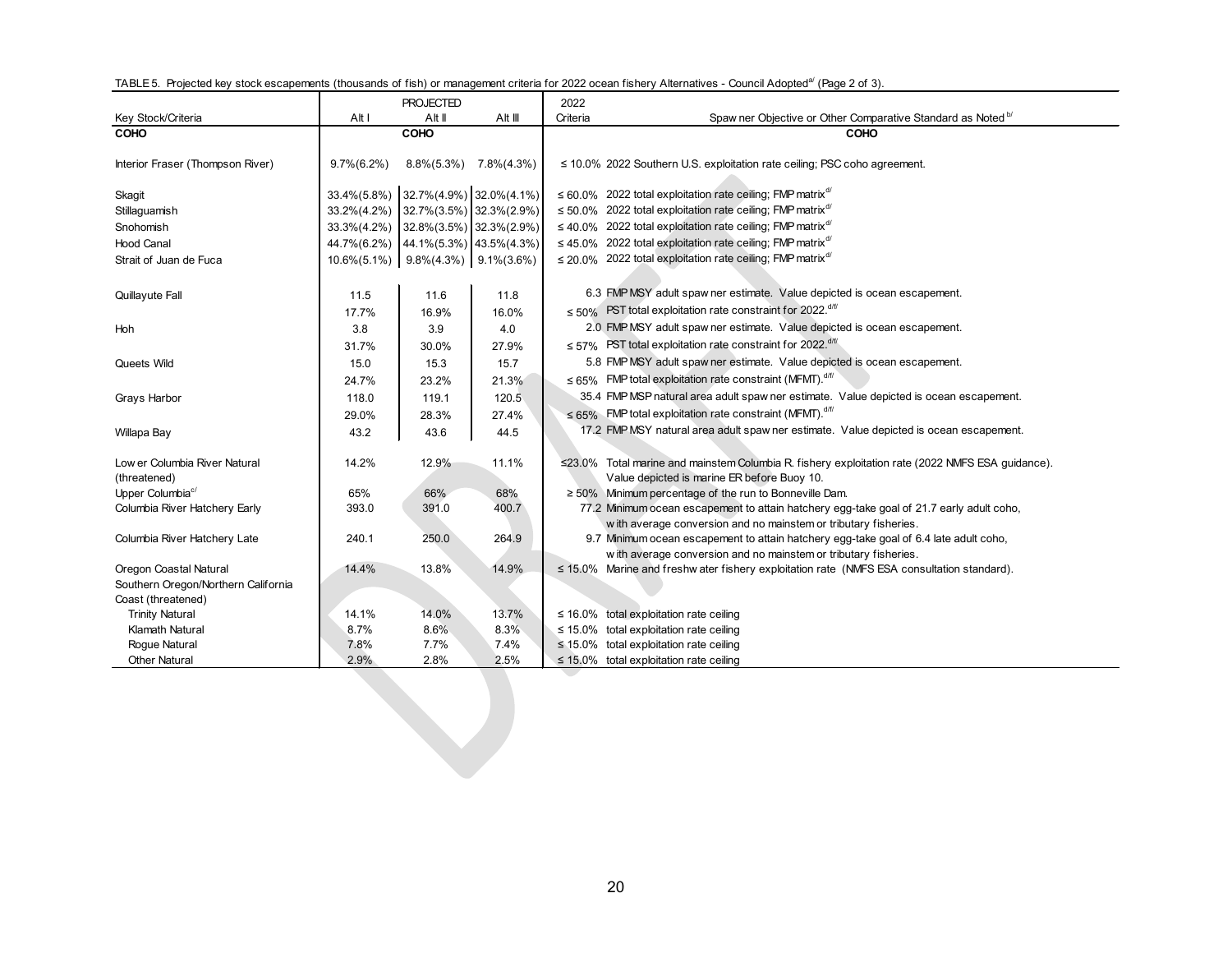TABLE 5. Projected key stock escapements (thousands of fish) or management criteria for 2022 ocean fishery Alternatives - Council Adopted<sup>a/</sup> (Page 3 of 3).

a/ Coho projections in the table assume post-season 2018 and 2020 fishery scalars for Canadian fisheries. Model results for Chinook in this table used 2022 allowable catches for SEAK, 2021 preseason effort scalars for NBC and WCVI AABM fisheries, recent 2-yr average catches for BC ISBM fisheries, and 2021 preseason catches for Puget Sound fisheries. Assumptions for these fisheries will be changed prior to the April meeting as new information becomes available.

b/ Ocean escapement is the number of salmon escaping ocean fisheries and entering freshwater with the following clarifications. Ocean escapement for Puget Sound stocks is the estimated number of salmon entering Area 4B that are available to U.S. net fisheries in Puget Sound and spawner escapement after impacts from the Canadian, U.S. ocean, and Puget Sound troll and recreational fisheries have been deducted. Numbers in parentheses represent Council area ERs for Puget Sound coho stocks. For Columbia River early and late coho stocks, ocean escapement represents the number of coho after the Buoy 10 fishery. Values reported for Klamath River fall Chinook are natural area adult spawners. Values reported for Sacramento River fall Chinook are hatchery and natural area adult spawners.

c/ Includes projected impacts of inriver fisheries that have not yet been shaped.

d/ Annual management objectives may be different than FMP goals and are subject to agreement between WDFW and the treaty tribes under U.S. District Court orders. It is anticipated that fishery management will be adjusted by state and tribal comanagers during the preseason planning process to comply with stock management objectives.

e/ Includes minor contributions from East Fork Lewis River and Sandy River.

f/ Management criteria depicted represent the lower of the FMP and PST Southern Coho Management Plan ER constraints in a given year (see Table III-5 in most recent Preseason Report I). PST ER constraints represent an approximation of the maximum ER associated with achieving the escapement goal. Per the provisions of the PST Southern Coho Management Plan, Parties may request increases to management unit specific ER caps, so long as it occurs prior to March 31 in a given year.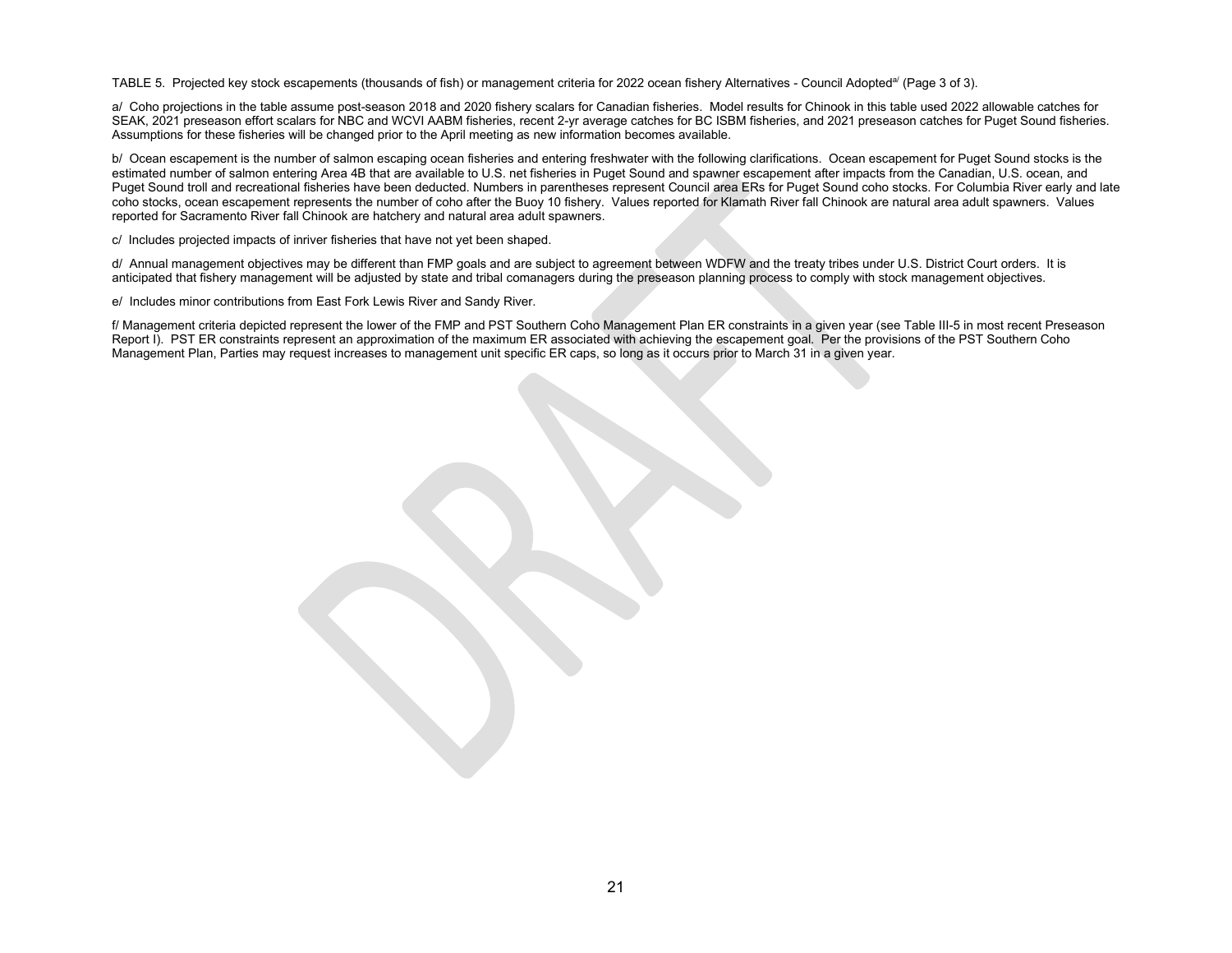**TABLE 7. Expected coastwide exploitation rates by fishery for 2022 ocean fisheries management Alternatives for lower Columbia Natural (LCN), Oregon coastal natural (OCN), Lower Columbia River (LCR) tule Chinook, and Southern Oregon Northern California Coastal (SONCC) coho salmon by natural-origin subcomponent - Council Adopted (Page 1 of 2)**

|                                          |           |                             |           |       | <b>Exploitation Rate (Percent)</b> |       |                |                          |       |
|------------------------------------------|-----------|-----------------------------|-----------|-------|------------------------------------|-------|----------------|--------------------------|-------|
|                                          |           | <b>LCN Coho</b><br>OCN Coho |           |       |                                    |       |                | <b>LCR Tule Chinook</b>  |       |
| Fishery                                  |           | Ш                           | Ш         |       | Ш                                  | Ш     |                | Ш                        | III   |
| SOUTHEAST ALASKA                         | 0.0%      | 0.0%                        | 0.0%      | 0.0%  | 0.0%                               | 0.0%  | 2.8%           | 2.9%                     | 2.9%  |
| <b>BRITISH COLUMBIA</b>                  | 0.2%      | 0.2%                        | 0.2%      | 0.3%  | 0.3%                               | 0.3%  | 12.1%          | 12.3%                    | 12.5% |
| <b>PUGET SOUND/STRAIT</b>                | 0.1%      | 0.1%                        | 0.1%      | 0.0%  | 0.0%                               | 0.0%  | 0.4%           | 0.4%                     | 0.4%  |
| NORTH OF CAPE FALCON                     |           |                             |           |       |                                    |       |                |                          |       |
| <b>Treaty Indian Ocean Troll</b>         | 2.6%      | 2.2%                        | 1.8%      | 0.6%  | 0.5%                               | 0.4%  | 2.8%           | 2.2%                     | 1.7%  |
| Recreational                             | 5.3%      | 4.6%                        | 3.9%      | 0.9%  | 0.8%                               | 0.7%  | 3.8%           | 3.5%                     | 3.1%  |
| Non-Indian Troll                         | 1.4%      | 1.2%                        | 1.0%      | 0.3%  | 0.2%                               | 0.2%  | 5.0%           | 4.6%                     | 4.1%  |
| SOUTH OF CAPE FALCON                     |           |                             |           |       |                                    |       |                |                          |       |
| Recreational:                            |           |                             |           |       |                                    |       | 0.6%           | 0.5%                     | 0.4%  |
| Cape Falcon to Humbug Mt.                | 3.9%      | 3.7%                        | 3.5%      | 8.4%  | 7.8%                               | 7.3%  |                |                          |       |
| Humbug Mt. to OR/CA border (KMZ)         | 0.1%      | 0.0%                        | 0.1%      | 0.2%  | 0.2%                               | 0.2%  |                | $\overline{\phantom{0}}$ |       |
| OR/CA border to Latitude 40°10' N. (KMZ) | 0.0%      | 0.0%                        | 0.0%      | 0.2%  | 0.2%                               | 0.0%  |                |                          |       |
| Fort Bragg                               | 0.0%      | 0.0%                        | 0.0%      | 0.1%  | 0.2%                               | 0.2%  |                | $\overline{\phantom{0}}$ |       |
| South of Pt. Arena                       | 0.0%      | 0.0%                        | 0.0%      | 0.1%  | 0.1%                               | 0.1%  |                |                          |       |
| Troll:                                   |           |                             |           |       |                                    |       | 2.7%           | 1.9%                     | 2.4%  |
| Cape Falcon to Humbug Mt.                | 0.6%      | 0.8%                        | 0.5%      | 0.6%  | 0.8%                               | 0.5%  | $\blacksquare$ | $\blacksquare$           |       |
| Humbug Mt. to OR/CA border (KMZ)         | 0.0%      | 0.0%                        | 0.0%      | 0.0%  | 0.0%                               | 0.0%  |                |                          |       |
| OR/CA border to Horse Mt. (KMZ)          | 0.0%      | 0.0%                        | 0.0%      | 0.0%  | 0.0%                               | 0.0%  |                | $\overline{a}$           |       |
| Fort Bragg                               | 0.0%      | 0.0%                        | 0.0%      | 0.1%  | 0.0%                               | 0.0%  |                | $\overline{a}$           |       |
| South of Pt. Arena                       | 0.0%      | 0.0%                        | 0.0%      | 0.1%  | 0.2%                               | 0.2%  |                |                          |       |
| BUOY 10                                  | 1.6%      | 1.9%                        | 2.2%      | 0.1%  | 0.1%                               | 0.1%  | 10.1%          | 10.4%                    | 10.5% |
| ESTUARY/FRESHWATER                       | <b>NA</b> | <b>NA</b>                   | <b>NA</b> | 2.4%  | 2.4%                               | 4.6%  |                |                          |       |
| TOTAL <sup>a/</sup>                      | 14.2%     | 12.9%                       | 11.1%     | 14.4% | 13.8%                              | 14.9% | 40.3%          | 38.8%                    | 38.0% |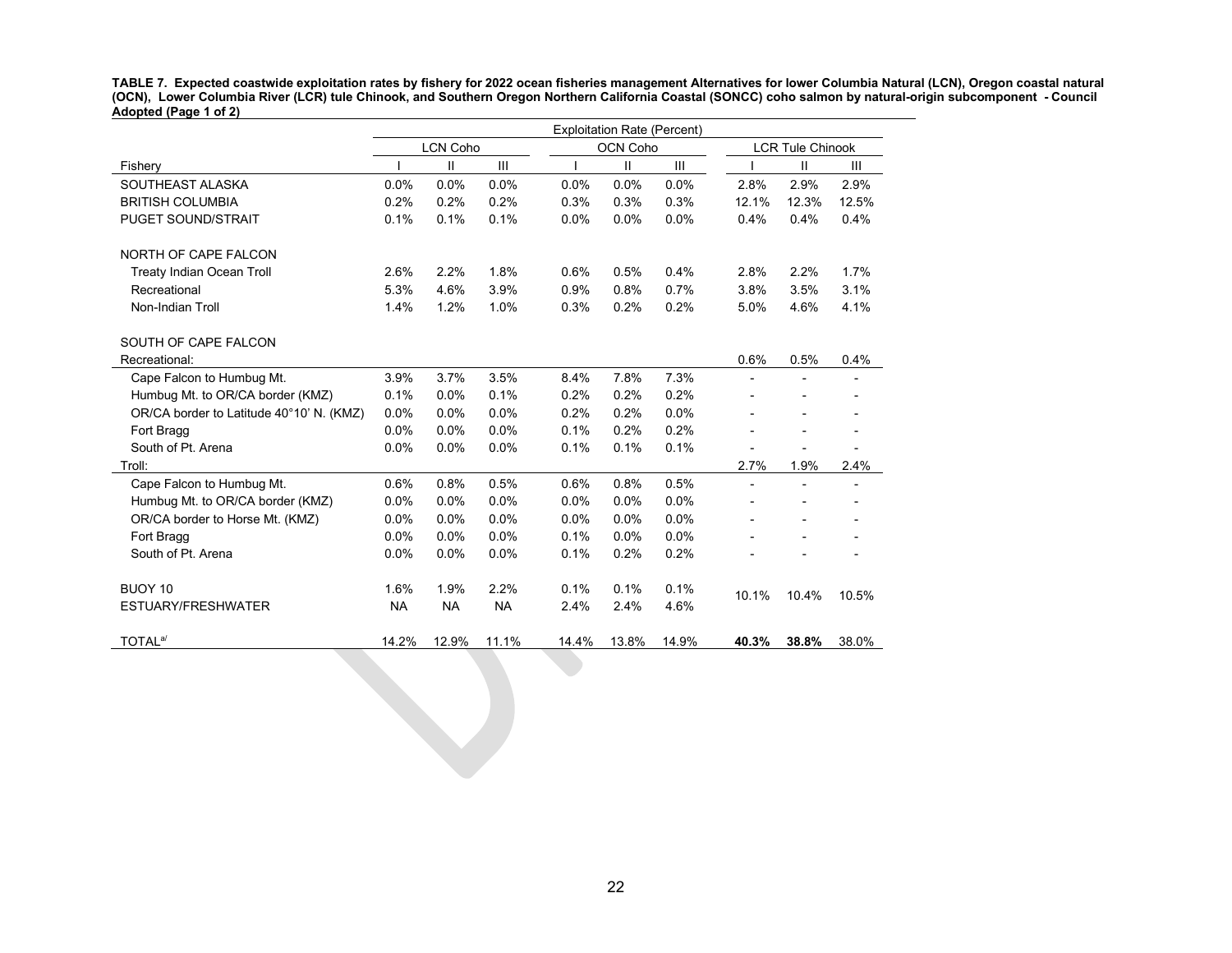|                                          | <b>Exploitation Rate (Percent)</b> |                                                                   |       |      |      |      |      |      |         |             |         |      |
|------------------------------------------|------------------------------------|-------------------------------------------------------------------|-------|------|------|------|------|------|---------|-------------|---------|------|
|                                          |                                    | <b>Trinity Natural</b><br><b>Klamath Natural</b><br>Rogue Natural |       |      |      |      |      |      |         | Other SONCC |         |      |
| Fishery                                  |                                    | Ш                                                                 | Ш     |      | Ш    | III  |      | Ш    | III     |             | Ш       | Ш    |
| SOUTHEAST ALASKA                         | 0.0%                               | 0.0%                                                              | 0.0%  | 0.0% | 0.0% | 0.0% | 0.0% | 0.0% | 0.0%    | 0.0%        | 0.0%    | 0.0% |
| <b>BRITISH COLUMBIA</b>                  | 0.1%                               | 0.1%                                                              | 0.1%  | 0.1% | 0.1% | 0.1% | 0.1% | 0.1% | 0.1%    | 0.1%        | 0.1%    | 0.1% |
| <b>PUGET SOUND/STRAIT</b>                | 0.0%                               | 0.0%                                                              | 0.0%  | 0.0% | 0.0% | 0.0% | 0.0% | 0.0% | 0.0%    | 0.0%        | 0.0%    | 0.0% |
| NORTH OF CAPE FALCON                     |                                    |                                                                   |       |      |      |      |      |      |         |             |         |      |
| <b>Treaty Indian Ocean Troll</b>         | 0.0%                               | 0.0%                                                              | 0.0%  | 0.0% | 0.0% | 0.0% | 0.0% | 0.0% | $0.0\%$ | 0.0%        | 0.0%    | 0.0% |
| Recreational                             | 0.1%                               | 0.1%                                                              | 0.1%  | 0.1% | 0.1% | 0.1% | 0.1% | 0.1% | 0.1%    | 0.1%        | 0.1%    | 0.1% |
| Non-Indian Troll                         | 0.0%                               | 0.0%                                                              | 0.0%  | 0.0% | 0.0% | 0.0% | 0.0% | 0.0% | 0.0%    | 0.0%        | 0.0%    | 0.0% |
| SOUTH OF CAPE FALCON                     |                                    |                                                                   |       |      |      |      |      |      |         |             |         |      |
| Recreational:                            |                                    |                                                                   |       |      |      |      |      |      |         |             |         |      |
| Cape Falcon to Humbug Mt.                | 0.6%                               | 0.5%                                                              | 0.5%  | 0.6% | 0.5% | 0.5% | 0.6% | 0.5% | 0.5%    | 0.6%        | 0.5%    | 0.5% |
| Humbug Mt. to OR/CA border (KMZ)         | 0.4%                               | 0.3%                                                              | 0.4%  | 0.4% | 0.3% | 0.4% | 0.4% | 0.3% | 0.4%    | 0.4%        | 0.3%    | 0.4% |
| OR/CA border to Latitude 40°10' N. (KMZ) | 0.7%                               | 0.7%                                                              | 0.2%  | 0.7% | 0.7% | 0.2% | 0.7% | 0.7% | 0.2%    | 0.7%        | 0.7%    | 0.2% |
| Fort Bragg                               | 0.4%                               | 0.6%                                                              | 0.7%  | 0.4% | 0.6% | 0.7% | 0.4% | 0.6% | 0.7%    | 0.4%        | 0.6%    | 0.7% |
| South of Pt. Arena                       | 0.2%                               | 0.2%                                                              | 0.2%  | 0.2% | 0.2% | 0.2% | 0.2% | 0.2% | 0.2%    | 0.2%        | 0.2%    | 0.2% |
| Troll:                                   |                                    |                                                                   |       |      |      |      |      |      |         |             |         |      |
| Cape Falcon to Humbug Mt.                | 0.1%                               | 0.1%                                                              | 0.1%  | 0.1% | 0.1% | 0.1% | 0.1% | 0.1% | 0.1%    | 0.1%        | 0.1%    | 0.1% |
| Humbug Mt. to OR/CA border (KMZ)         | 0.1%                               | 0.0%                                                              | 0.1%  | 0.1% | 0.0% | 0.1% | 0.1% | 0.0% | 0.1%    | 0.1%        | 0.0%    | 0.1% |
| OR/CA border to Horse Mt. (KMZ)          | 0.0%                               | 0.0%                                                              | 0.0%  | 0.0% | 0.0% | 0.0% | 0.0% | 0.0% | 0.0%    | 0.0%        | $0.0\%$ | 0.0% |
| Fort Bragg                               | 0.2%                               | 0.0%                                                              | 0.0%  | 0.2% | 0.0% | 0.0% | 0.2% | 0.0% | 0.0%    | 0.2%        | $0.0\%$ | 0.0% |
| South of Pt. Arena                       | 0.1%                               | 0.1%                                                              | 0.1%  | 0.1% | 0.1% | 0.1% | 0.1% | 0.1% | 0.1%    | 0.1%        | 0.1%    | 0.1% |
| BUOY 10                                  | 0.0%                               | 0.0%                                                              | 0.0%  | 0.0% | 0.0% | 0.0% | 0.0% | 0.0% | 0.0%    | 0.0%        | 0.0%    | 0.0% |
| ESTUARY/FRESHWATER                       | 11.2%                              | 11.2%                                                             | 11.2% | 5.8% | 5.8% | 5.8% | 4.9% | 4.9% | 4.9%    | 0.0%        | 0.0%    | 0.0% |
| <b>TOTAL</b>                             | 14.1%                              | 14.0%                                                             | 13.7% | 8.7% | 8.6% | 8.3% | 7.8% | 7.7% | 7.4%    | 2.9%        | 2.8%    | 2.5% |

TABLE 7. Expected coastwide exploitation rates by fishery for 2022 ocean fisheries management Alternatives for lower Columbia Natural (LCN), Oregon coastal natural (OCN), Lower Columbia River (LCR) tule Chinook, and Southern Oregon Northern California Coastal (SONCC) coho salmon by natural-origin subcomponent - Council Adopted (Page 2 of 2).

a/ Totals do not include Buoy 10 and estuary/freshwater for LCN; estuary/freshwater catch is included in the total for OCN and SONCC populations. For LCR Tule Chinook, includes projected impacts of inriver fisheries that have not yet been shaped. Bolded values identify ocean exploitation rates that, when combined with freshwater harvest rates, would exceed the total allowable exploitation rate.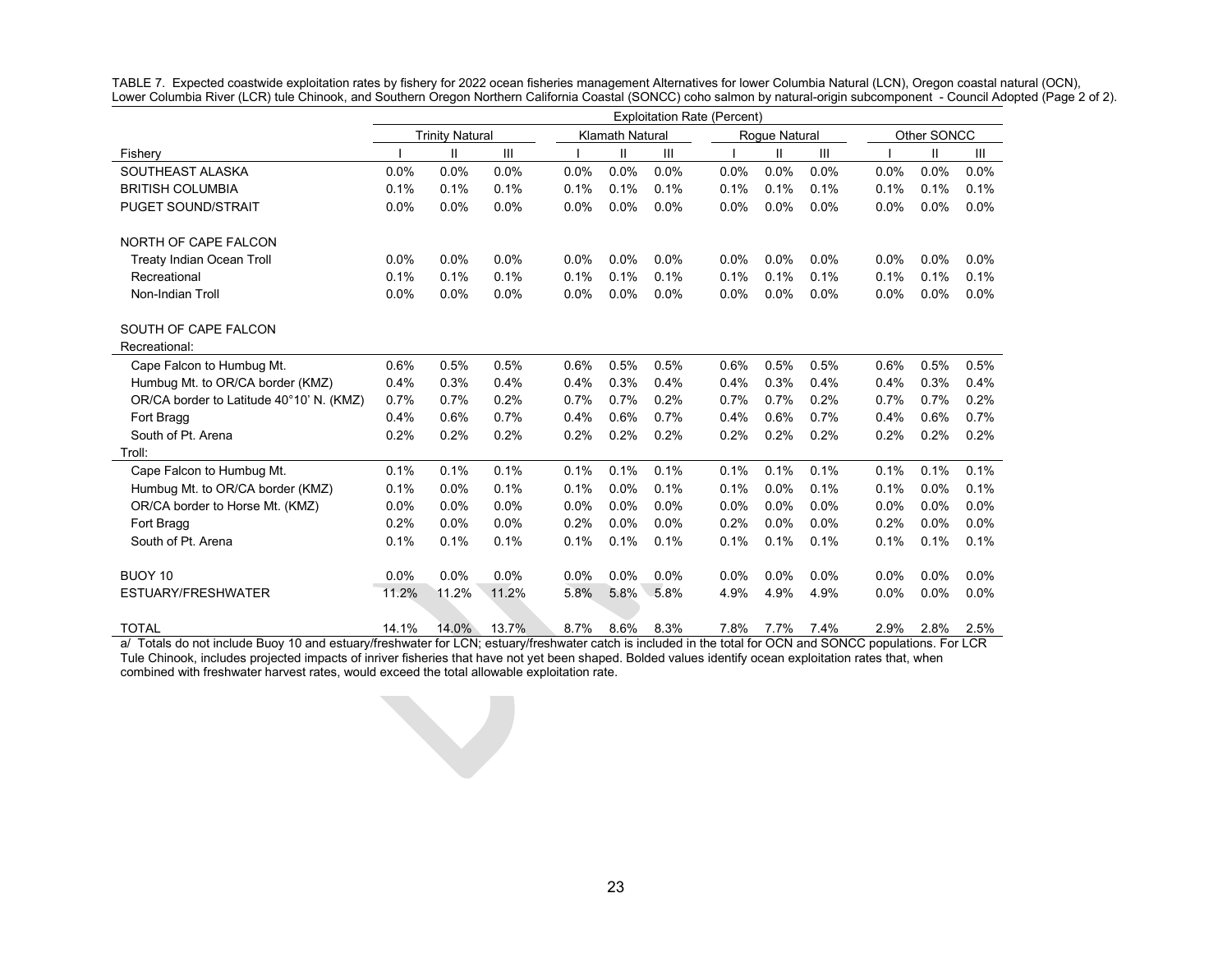|                                |                                                                                                                                                                                                                                                                                                                                                                                                         |                                          |              | Exvessel Value (thousands of dollars) <sup>a/</sup> |           |                |
|--------------------------------|---------------------------------------------------------------------------------------------------------------------------------------------------------------------------------------------------------------------------------------------------------------------------------------------------------------------------------------------------------------------------------------------------------|------------------------------------------|--------------|-----------------------------------------------------|-----------|----------------|
|                                |                                                                                                                                                                                                                                                                                                                                                                                                         |                                          |              |                                                     |           | Percent Change |
|                                |                                                                                                                                                                                                                                                                                                                                                                                                         |                                          |              | Percent Change                                      | 2017-2021 | From 2017-2021 |
| Management Area                |                                                                                                                                                                                                                                                                                                                                                                                                         | Alternative 2022 Projected <sup>b/</sup> | 2021 Actual  | from 2021                                           | Average   | Average        |
| North of Cape Falcon           |                                                                                                                                                                                                                                                                                                                                                                                                         | 4,138                                    | 2,019        | +105%                                               | 2,234     | +85%           |
|                                | $\mathop{  }% \text{log}(p_{\theta} - p_{\theta}^{\ast})  \leq \frac{1}{\theta} \sum_{i=1}^{\infty} \left( \frac{1}{\theta} \sum_{j=1}^{\infty} \frac{1}{j} \sum_{j=1}^{\infty} \frac{1}{j} \sum_{j=1}^{\infty} \frac{1}{j} \sum_{j=1}^{\infty} \frac{1}{j} \sum_{j=1}^{\infty} \frac{1}{j} \sum_{j=1}^{\infty} \frac{1}{j} \sum_{j=1}^{\infty} \frac{1}{j} \sum_{j=1}^{\infty} \frac{1}{j} \sum_{j=1}$ | 3,786                                    |              | +87%                                                |           | +69%           |
|                                | $\mathbf{I}$                                                                                                                                                                                                                                                                                                                                                                                            | 3,331                                    |              | $+65%$                                              |           | +49%           |
| Cape Falcon to Humbug Mt.      | T                                                                                                                                                                                                                                                                                                                                                                                                       | 5,745                                    | 1,993        | +188%                                               | 1,893     | +203%          |
|                                | $\mathbf{I}$                                                                                                                                                                                                                                                                                                                                                                                            | 4,317                                    |              | $+117%$                                             |           | +128%          |
|                                | Ⅲ                                                                                                                                                                                                                                                                                                                                                                                                       | 4,973                                    |              | +149%                                               |           | +163%          |
| Humbug Mt. to OR/CA Border     |                                                                                                                                                                                                                                                                                                                                                                                                         | 200                                      | 56           | +257%                                               | 166       | $+21%$         |
|                                | Ш                                                                                                                                                                                                                                                                                                                                                                                                       | 106                                      |              | $+88%$                                              |           | $-36%$         |
|                                | Ⅲ                                                                                                                                                                                                                                                                                                                                                                                                       | 353                                      |              | +531%                                               |           | $+113%$        |
| OR/CA Border to 40°10' N. Lat. | ı                                                                                                                                                                                                                                                                                                                                                                                                       | 0                                        | $\mathbf{0}$ |                                                     | 218       | $-100%$        |
|                                | $\mathbf{I}$                                                                                                                                                                                                                                                                                                                                                                                            | 0                                        |              |                                                     |           | $-100%$        |
|                                | $\ensuremath{\mathsf{III}}\xspace$                                                                                                                                                                                                                                                                                                                                                                      | 0                                        |              |                                                     |           | $-100%$        |
| 40°10' N. Lat. to Pt. Arena    | T                                                                                                                                                                                                                                                                                                                                                                                                       | 1,770                                    | 3,264        | $-46%$                                              | 1,039     | +70%           |
|                                | Ш                                                                                                                                                                                                                                                                                                                                                                                                       | 560                                      |              | $-83%$                                              |           | $-46%$         |
|                                | $\mathbf{m}$                                                                                                                                                                                                                                                                                                                                                                                            | 0                                        |              | $-100%$                                             |           | $-100%$        |
| Pt. Arena to Pigeon Pt.        | ı                                                                                                                                                                                                                                                                                                                                                                                                       | 2,312                                    | 9,718        | $-76%$                                              | 8,024     | $-71%$         |
|                                | Ш                                                                                                                                                                                                                                                                                                                                                                                                       | 3,409                                    |              | $-65%$                                              |           | $-58%$         |
|                                | $\mathbf{m}$                                                                                                                                                                                                                                                                                                                                                                                            | 3,892                                    |              | $-60%$                                              |           | $-51%$         |
| South of Pigeon Pt.            |                                                                                                                                                                                                                                                                                                                                                                                                         | 4,015                                    | 5,722        | $-30%$                                              | 3,931     | $+2%$          |
|                                | $\mathbf{I}$                                                                                                                                                                                                                                                                                                                                                                                            | 4,759                                    |              | $-17%$                                              |           | $+21%$         |
|                                | $\label{eq:1} \begin{array}{c} \  \  \  \end{array}$                                                                                                                                                                                                                                                                                                                                                    | 5,221                                    |              | $-9%$                                               |           | $+33%$         |
| Total South of Cape Falcon     | $\mathbf{I}$                                                                                                                                                                                                                                                                                                                                                                                            | 14,042                                   | 20,753       | $-32%$                                              | 15,271    | $-8%$          |
|                                | T                                                                                                                                                                                                                                                                                                                                                                                                       | 13,152                                   |              | $-37%$                                              |           | $-14%$         |
|                                | Ш                                                                                                                                                                                                                                                                                                                                                                                                       | 14,439                                   |              | $-30%$                                              |           | $-5%$          |
| <b>West Coast Total</b>        |                                                                                                                                                                                                                                                                                                                                                                                                         | 18,180                                   | 22,772       | $-20%$                                              | 17,505    | $+4%$          |
|                                | $\mathbf l$                                                                                                                                                                                                                                                                                                                                                                                             | 16,937                                   |              | $-26%$                                              |           | $-3%$          |
|                                | Ш                                                                                                                                                                                                                                                                                                                                                                                                       | 17,771                                   |              | $-22%$                                              |           | $+2%$          |

TABLE 9. Preliminary projected exvessel value under Council-adopted 2022 non-Indian commercial troll regulatory Alternatives compared to 2021 and the 2017-2021 average (in inflation-adjusted dollars).

a/ Values are inflation-adjusted to 2021 dollars. Exvessel values are not comparable to the income impacts show n in Table 10.

b/ Projections are based on expected catches in the Council management area and estimated 2021 average w eights and exvessel prices.